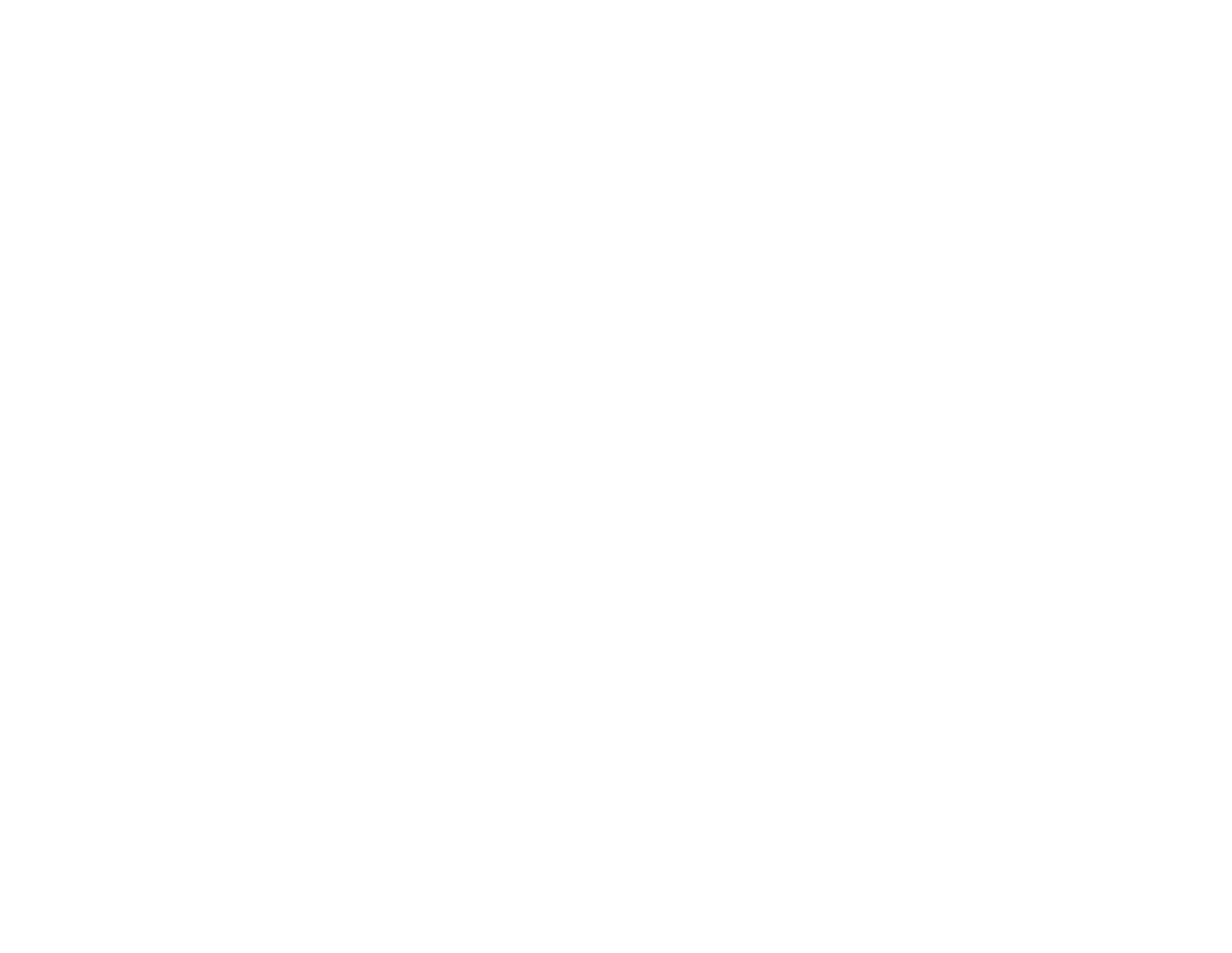# **Table of Contents**

# Section I: Executive Summary **Page 5** and the section I: Executive Summary Percent of Your Students Ready for College-Level Coursework Five Year Trends—Percent of Students Who Met College Readiness Benchmarks Five Year Trends—Average ACT Scores Five Year Trends—Average ACT Scores by Level of Preparation Five Year Trends—Percent and Average Composite Score by Race/Ethnicity Percent of Students in College Readiness Standards Score Ranges Average ACT College Reportable Scores by Test Session Duration Percent of Students Who Met College Readiness Benchmark Scores by Test Session Duration Section II: Academic Achievement **Page 11** Page 11 ACT Score Distributions, Cumulative Percentages, Averages, and Quartile Values Average ACT Composite Scores for Race/Ethnicity by Level of Preparation Average ACT Scores by Race/Ethnicity Percent of Students in College Readiness Standards Score Ranges Average ACT Scores by Gender Percent of Students Who Met College Readiness Benchmark Scores by Gender College Readiness Benchmark Percent and Average ACT Scores by Overall High School Curriculum College Readiness Benchmark Percent and Average ACT Scores by Content-Specific Curriculum Section III: College Readiness & Impact of Course Rigor Page 17 Percent of Students Who Met ACT College Readiness Benchmark Scores by Race/Ethnicity Average ACT Scores and Average ACT Score Changes by Common Course Patterns College Readiness Percents by Common Course Patterns Section IV: Career and Educational Aspirations **Page 25** Page 25 Distribution of Planned Educational Majors for All Students by College Plans Average ACT Composite Scores for Racial/Ethnic Groups by Post-Secondary Educational Aspirations Students' Score Report Preferences at Time of Testing Section V: Optional Writing Test Results **Page 29** Page 29 Average ACT English and Writing Scores by Race/Ethnicity and Gender for students who took ACT Writing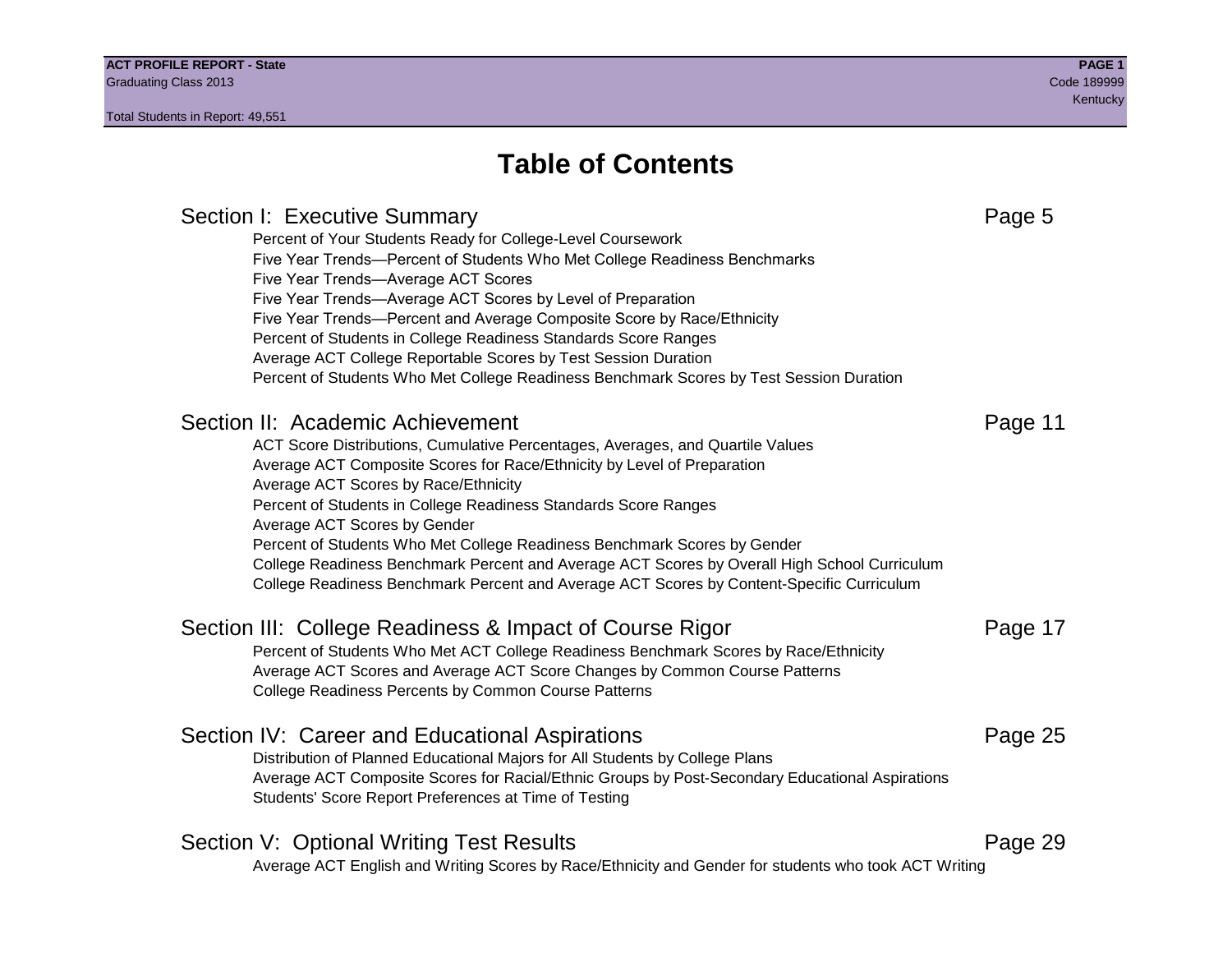Total Students in Report: 49,551

This report provides information about the performance of your 2013 graduating seniors who took the ACT as sophomores, juniors, or seniors; and self-reported at the time of testing that they were scheduled to graduate in 2013. Beginning with the Graduating Class of 2013, all students whose scores are college reportable, both standard and extended time tests, are now included in the report.

This report focuses on:

**Performance** - student test performance in the context of college readiness

**Access** - number of your graduates exposed to college entrance testing and the percent of race/ethnicity participation

**Course Selection** - percent of students pursuing a core curriculum

**Course Rigor** - impact of rigorous coursework on achievement

**College Readiness** - percent of students meeting ACT College Readiness Benchmark Scores in each content area

**Awareness** - extent to which student aspirations match performance

**Articulation** - colleges and universities to which your students send test results

Each year, test data for a school, district, and the state represents a different cohort of students. ACT encourages educators to focus on trends (3, 5, 10 years), not year-to-year changes. Such changes can represent normal – even expected – fluctuations. On the other hand, trend lines offer more insight into what is happening in a school, district, or the state.

Furthermore, ACT encourages educators to measure student performance in the context of college readiness measures. The focus should be on the number and percentage of students who met or exceeded ACT's College Readiness Benchmark Scores, a measure that is much more meaningful and understandable than an average composite score for a group of students.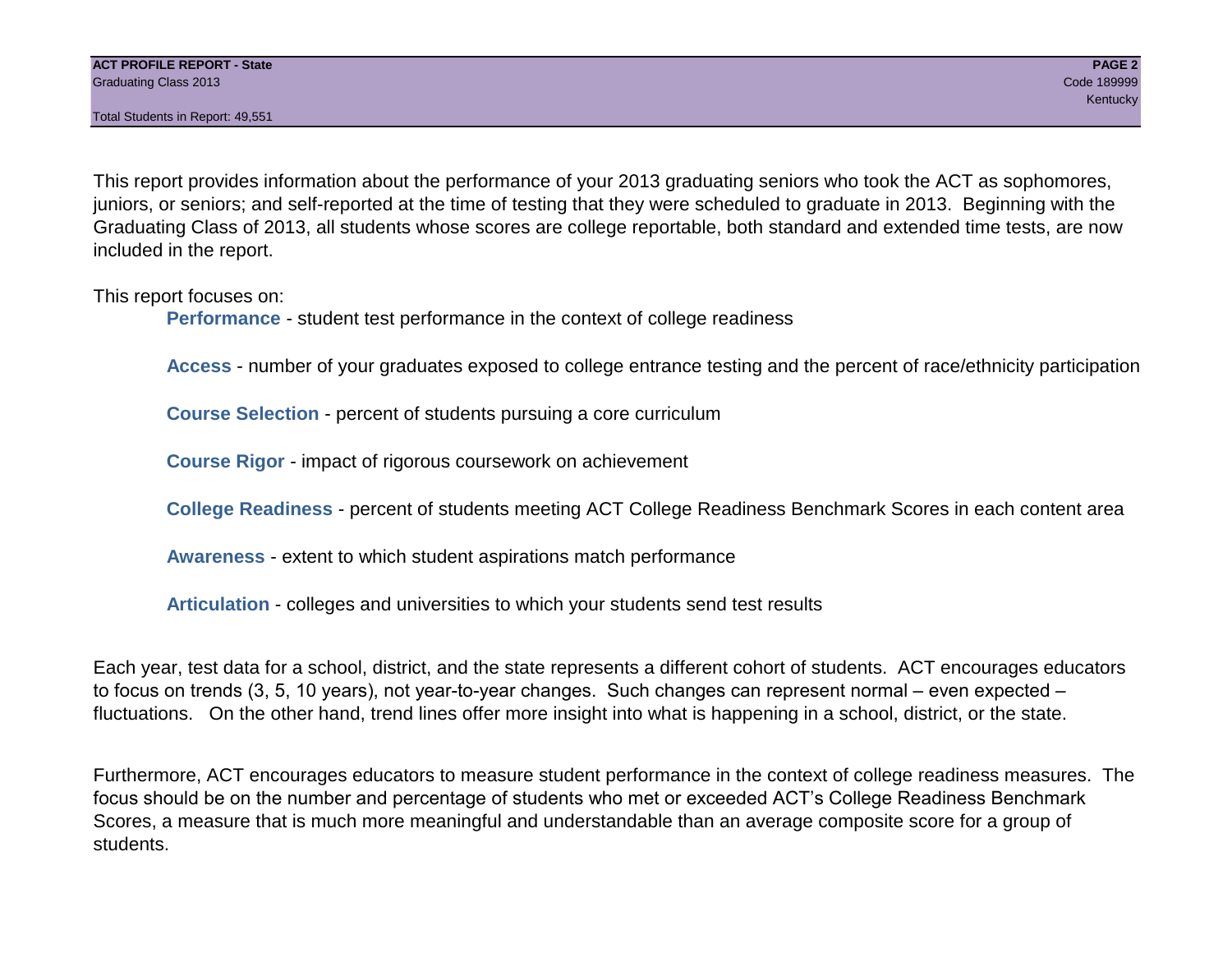Total Students in Report: 49,551

# **The ACT is a curriculum-based measure of college readiness. ACT components include:**

Tests of academic achievement in English, math, reading, science, and writing (optional) High school grade and course information Student Profile Section Career Interest Inventory

# **The ACT:**

Every few years, ACT conducts the **ACT National Curriculum Survey** to ensure its curriculum-based assessment tools accurately measure the skills high school teachers teach and instructors of entry-level college courses expect. The ACT is the only college readiness test designed to reflect the results of such a survey.

ACT's **College Readiness Standards** are sets of statements intended to help students, parents and educators understand the meaning of test scores. The standards relate test scores to the types of skills needed for success in high school and beyond. They serve as a direct link between what students have learned and what they are ready to do next. The ACT is the only college readiness test for which scores can be tied directly to standards. *Connecting College Readiness Standards to the Classroom* interpretive guides can be found at www.act.org/standard/infoserv.html.

Only the ACT reports **College Readiness Benchmark Scores** – A benchmark score is the minimum score needed on an ACT subject-area test to indicate a 50% chance of obtaining a B or higher or about a 75% chance of obtaining a C or higher in the corresponding credit-bearing college courses, which include English Composition, Algebra, Social Science and Biology. These scores were empirically derived based on the actual performance of students in college. The College Readiness Benchmark Scores, updated for 2013, are:

| College Course/Course Area | <b>ACT Test</b> | <b>Benchmark Score</b> |
|----------------------------|-----------------|------------------------|
| <b>English Composition</b> | English         | 18                     |
| Algebra                    | Mathematics     | 22                     |
| <b>Social Sciences</b>     | Reading         | 22                     |
| Biology                    | Science         | 23                     |

For more information, go to www.act.org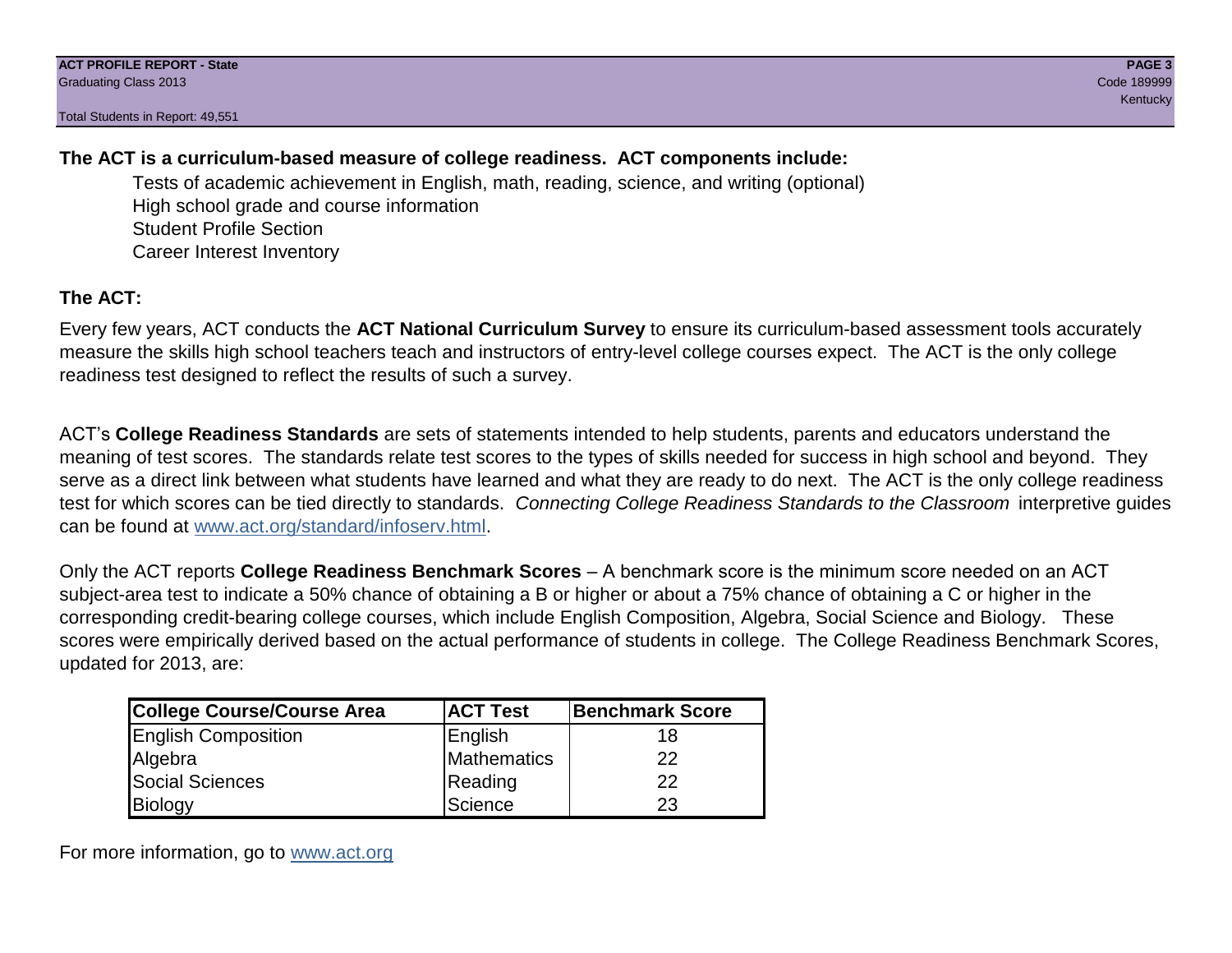# **How to Improve Scores and Increase College Readiness**

18% of your students met all four ACT College Readiness Benchmark Scores (Table 1.1). To improve students' scores and increase the percentage of students identified as college ready, ACT suggests:

PROVIDING ACCESS FOR ALL STUDENTS TO TAKE THE ACT: 49,551 of your students are included in this report (the 'cohort'). Increasing access insures that more students have the opportunity to consider college and allows the reader to use this report to evaluate how well courses and instructional programs are preparing students for college and work.

MAKING CORE CURRICULUM A PRIORITY: Emphasize the need for all students to develop college and work ready skills, regardless of postsecondary aspirations. 65% of the students in the cohort reported taking courses that would be considered 'Core or More' (Table 1.4).

MAKING SURE STUDENTS ARE TAKING THE RIGHT KINDS OF COURSES: Table 3.2 reports 3% of the cohort took less than three years of math courses. Of these students, 5% were college ready. 17% of the cohort reported taking a course sequence of Algebra I, Algebra II, and Geometry. 7% of these students were college ready. In comparison, 37% of the students who took 3 or more years of math beyond Algebra I, Algebra II, and Geometry were college ready. Getting more students ready for Algebra prior to 9th grade will increase the chances that students will be prepared for and take advanced-level math courses.

Similarly, Table 3.2 reports 13% of the cohort took less than three years of natural science courses. 13% of these students were college ready. In comparison, 31% of students who took at least three years of science coursework were college ready.

EVALUATING RIGOR OF COURSES: Table 2.6 reports the percentage of students falling in each of the ACT College Readiness Standards score ranges. For example, approximately 62% of the cohort fall into the lowest three Mathematics score ranges. To increase these students' achievement, identify the standards they should focus on next by accessing ACT's College Readiness Standards at www.act.org/standard.

PLAN GUIDANCE ACTIVITIES BASED ON STUDENTS' CAREER AND COLLEGE ASPIRATIONS: Data in Tables 4.1 and 4.2 enable the reader to determine if aspirations are consistent with academic performance and whether among students with similar aspirations, academic performance is consistent across racial/ethnic groups.

For more information on interpreting data in this report, or to learn how ACT can help your students improve their readiness for college and the workplace, contact ACT Customer Service at 319-337-1309 or customerservices@act.org.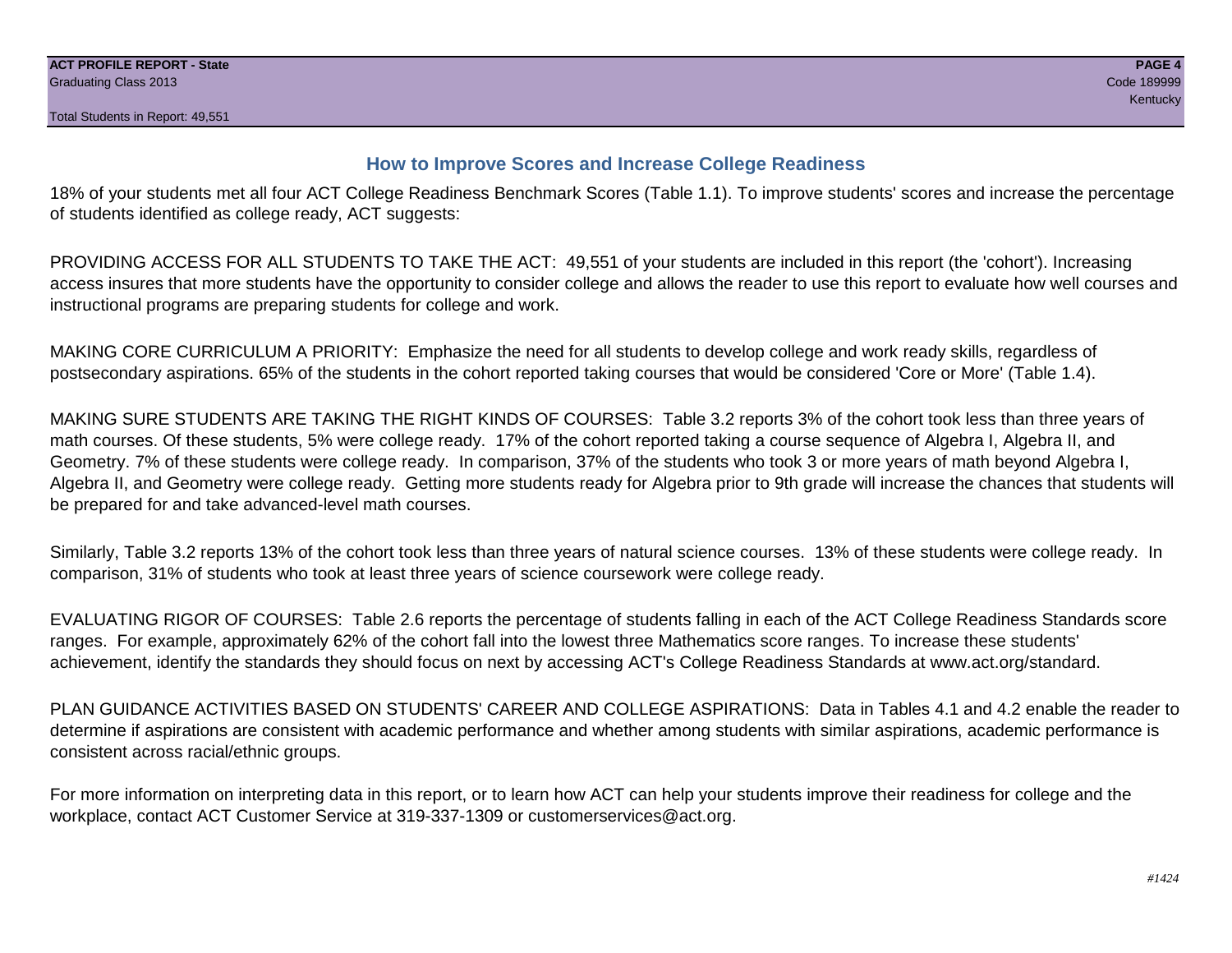**ACT PROFILE REPORT - State: SECTION I, EXECUTIVE SUMMARY PAGE 5** Graduating Class 2013 Code 189999

Total Students in Report: 49,551

kentucky – Kentucky – Kentucky – Kentucky – Kentucky – Kentucky – Kentucky – Kentucky – Kentucky

# Section I Executive Summary

Beginning with the Graduating Class of 2013, all students whose scores are college reportable, both standard and extended time tests, are now included. Also beginning with the 2013 Graduating Class data, College Readiness Benchmarks for Reading and Science were updated to reflect the most recent college coursework research.

> To find the results of only standard time or extended time test takers, refer to Tables 1.7 and 1.8 on page 10.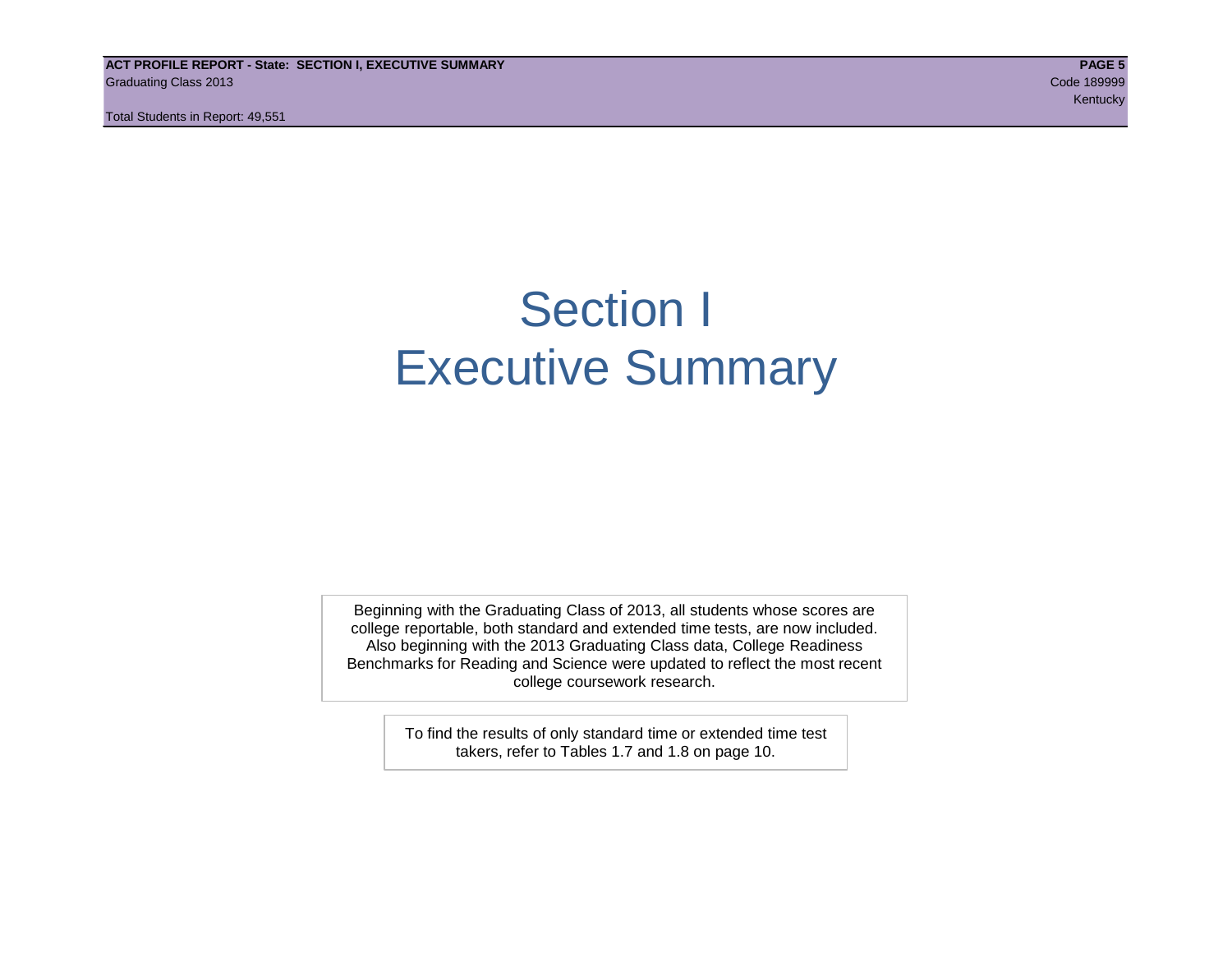#### **ACT PROFILE REPORT - State: SECTION I, EXECUTIVE SUMMARY PAGE 6** Graduating Class 2013 Code 189999

Total Students in Report: 49,551





**A benchmark score is the minimum score needed on an ACT subject-area test to indicate a 50% chance of obtaining a B or higher or about a 75% chance of obtaining a C or higher in the corresponding credit-bearing college course.**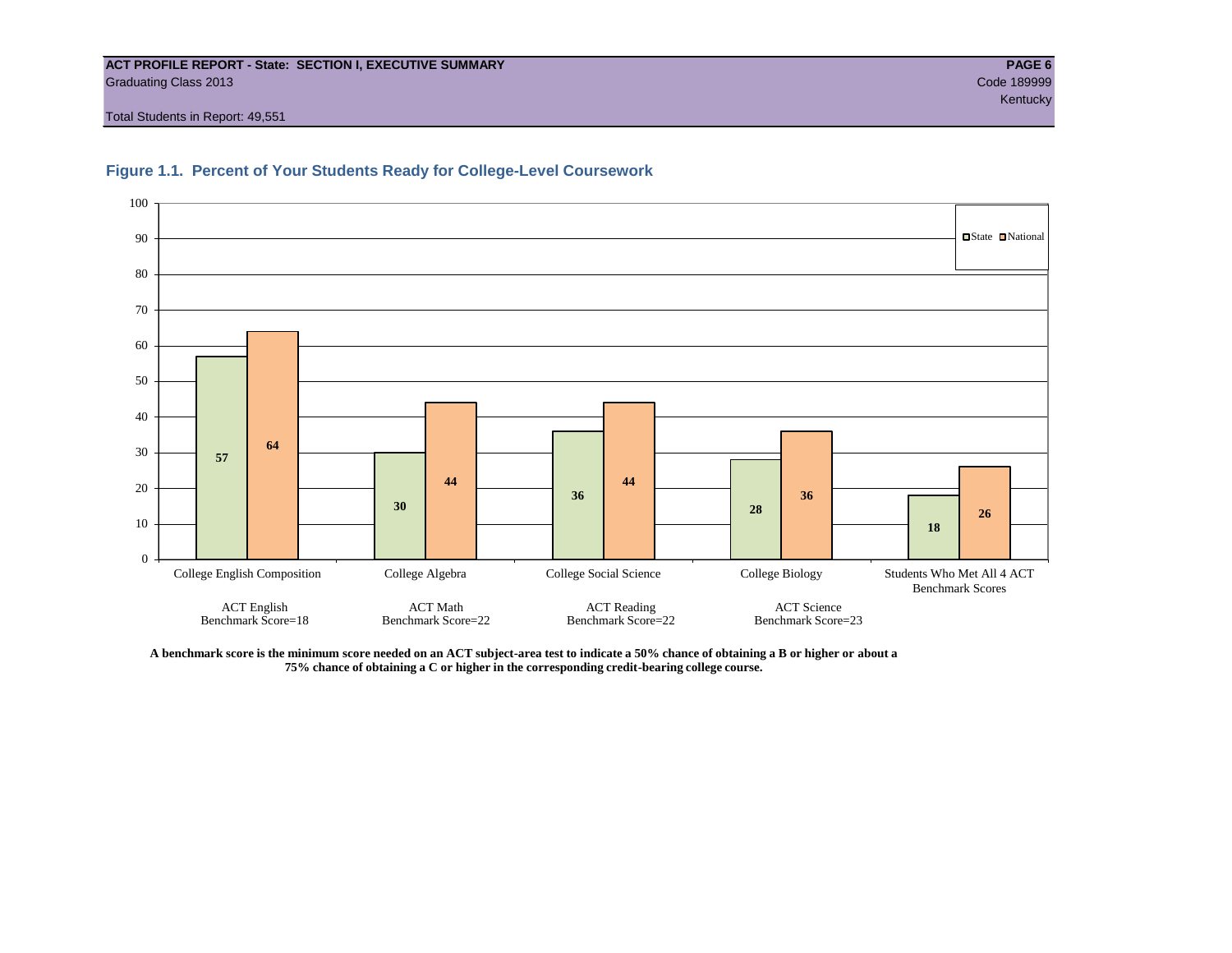#### **ACT PROFILE REPORT - State: SECTION I, EXECUTIVE SUMMARY PAGE 7** Graduating Class 2013 Code 189999

Total Students in Report: 49,551

|      |              | <b>Number of Students</b> |              | <b>Percent Who Met Benchmarks</b> |    |                    |              |                |    |                |                     |          |  |  |
|------|--------------|---------------------------|--------------|-----------------------------------|----|--------------------|--------------|----------------|----|----------------|---------------------|----------|--|--|
|      |              | <b>Tested</b>             |              | <b>English</b>                    |    | <b>Mathematics</b> |              | <b>Reading</b> |    | <b>Science</b> | <b>Met All Four</b> |          |  |  |
| Year | <b>State</b> | <b>National</b>           | <b>State</b> | National                          |    | National           | <b>State</b> | National       |    | National       | <b>State</b>        | National |  |  |
| 2009 | 45,419       | ,480,469                  | 55           | 67                                | 26 | 42                 | 41           | 53             | 20 | 28             | 15                  | 23       |  |  |
| 2010 | 45,763       | .568.835                  | 55           | 66                                | 28 | 43                 | 40           | 52             | 21 | 29             | 16                  | 24       |  |  |
| 2011 | 46,428       | ,623,112                  | 57           | 66                                | 28 | 45                 | 43           | 52             | 21 | 30             | 16                  | 25       |  |  |
| 2012 | 46,289       | .666,017                  | 59           | 67                                | 31 | 46                 | 44           | 52             | 22 | 31             |                     | 25       |  |  |
| 2013 | 49,551       | 1,799,243                 | 57           | 64                                | 30 | 44                 | 36           | 44             | 28 | 36             | 18                  | 26       |  |  |

# **Table 1.1. Five Year Trends—Percent of Students Who Met College Readiness Benchmarks**

# **Table 1.2. Five Year Trends—Average ACT Scores**

|      |              | <b>Number of Students</b> |              |                | <b>Average ACT Scores</b> |                 |              |                 |                |          |                  |          |  |  |
|------|--------------|---------------------------|--------------|----------------|---------------------------|-----------------|--------------|-----------------|----------------|----------|------------------|----------|--|--|
|      |              | Tested                    |              | <b>English</b> | <b>Mathematics</b>        |                 | Reading      |                 | <b>Science</b> |          | <b>Composite</b> |          |  |  |
| Year | <b>State</b> | <b>National</b>           | <b>State</b> | National       |                           | <b>National</b> | <b>State</b> | <b>National</b> | <b>State</b>   | National | <b>State</b>     | National |  |  |
| 2009 | 45.419       | ,480,469                  | 18.8         | 20.6           | 19.0                      | 21.0            | 19.8         | 21.4            | 19.7           | 20.9     | 19.4             | 21.1     |  |  |
| 2010 | 45,763       | .568.835                  | 18.9         | 20.5           | 19.1                      | 21.0            | 19.7         | 21.3            | 19.5           | 20.9     | 19.4             | 21.0     |  |  |
| 2011 | 46,428       | .623,112                  | 19.2         | 20.6           | 19.1                      | 21.1            | 20.0         | 21.3            | 19.6           | 20.9     | 19.6             | 21.1     |  |  |
| 2012 | 46,289       | .666,017                  | 19.5         | 20.5           | 19.4                      | 21.1            | 20.2         | 21.3            | 19.8           | 20.9     | 19.8             | 21.1     |  |  |
| 2013 | 49,551       | ,799,243                  | 19.2         | 20.2           | 19.2                      | 20.9            | 19.9         | 21.1            | 19.7           | 20.7     | 19.6             | 20.9     |  |  |

# **Table 1.3. Five Year Trends—Average ACT Scores Nationwide**

|      | <b>Number of Students</b> |                | <b>Average ACT Scores</b> |         |                |                  |  |  |  |  |  |  |
|------|---------------------------|----------------|---------------------------|---------|----------------|------------------|--|--|--|--|--|--|
| Year | Tested                    | <b>English</b> | <b>Mathematics</b>        | Reading | <b>Science</b> | <b>Composite</b> |  |  |  |  |  |  |
| 2009 | ,480,469                  | 20.6           | 21.0                      | 21.4    | 20.9           | 21.1             |  |  |  |  |  |  |
| 2010 | ,568,835                  | 20.5           | 21.0                      | 21.3    | 20.9           | 21.0             |  |  |  |  |  |  |
| 2011 | ,623,112                  | 20.6           | 21.1                      | 21.3    | 20.9           | 21.1             |  |  |  |  |  |  |
| 2012 | ,666,017                  | 20.5           | 21.1                      | 21.3    | 20.9           | 21.1             |  |  |  |  |  |  |
| 2013 | ,799,243                  | 20.2           | 20.9                      | 21.1    | 20.7           | 20.9             |  |  |  |  |  |  |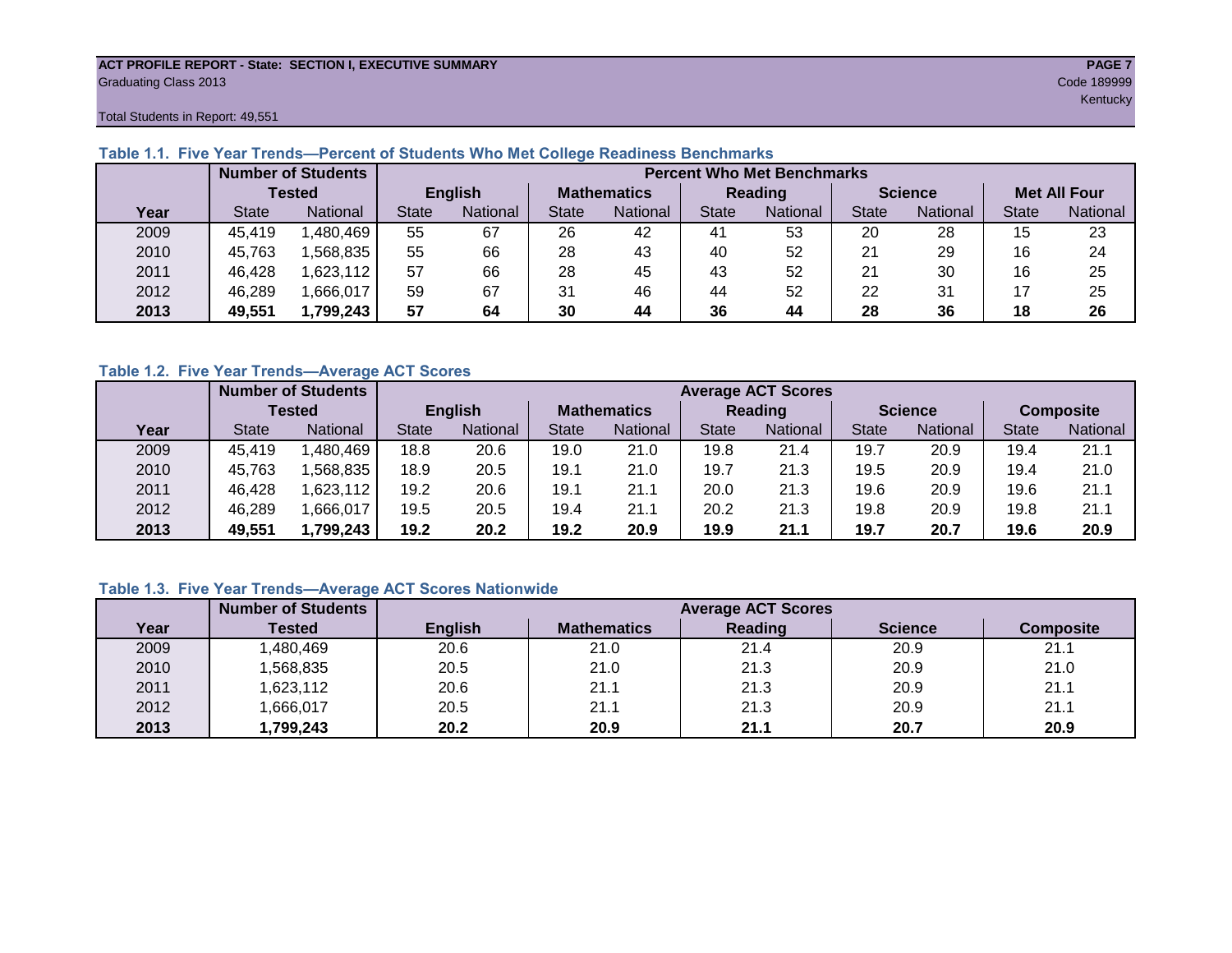#### **ACT PROFILE REPORT - State: SECTION I, EXECUTIVE SUMMARY PAGE 8** Graduating Class 2013 Code 189999

#### Total Students in Report: 49,551

|      |         | <b>Number of Students</b><br>Tested |      | Percent <sup>2</sup> |         | <b>English</b> |         | <b>Mathematics</b> |         | <b>Reading</b> |         | <b>Science</b> |         | <b>Composite</b> |
|------|---------|-------------------------------------|------|----------------------|---------|----------------|---------|--------------------|---------|----------------|---------|----------------|---------|------------------|
|      |         |                                     | Core | <b>Less</b>          |         |                |         |                    |         |                |         |                |         |                  |
|      | Core or | Less than                           | or   | than                 | Core or | Less than      | Core or | Less than          | Core or | Less than      | Core or | Less than      | Core or | Less than        |
| Year | More    | Core                                | More | Core                 | More    | Core           | More    | Core               | More    | Core           | More    | Core           | More    | Core             |
| 2009 | 29,118  | 15,315                              | 64   | 34                   | 20.2    | 16.3           | 19.9    | 17.4               | 21.0    | 17.6           | 20.6    | 18.0           | 20.6    | 17.4             |
| 2010 | 29,167  | 15,185                              | 64   | 33                   | 20.3    | 16.4           | 20.0    | 17.5               | 20.9    | 17.6           | 20.5    | 17.7           | 20.6    | 17.4             |
| 2011 | 30,663  | 14,417                              | 66   | -31                  | 20.5    | 16.8           | 20.0    | 17.5               | 21.1    | 18.0           | 20.6    | 17.9           | 20.7    | 17.7             |
| 2012 | 31,591  | 13,305                              | 68   | 29                   | 20.7    | 17.1           | 20.2    | 17.8               | 21.2    | 18.2           | 20.7    | 18.1           | 20.8    | 17.9             |
| 2013 | 32.364  | 15.260                              | 65   | 31                   | 20.6    | 16.9           | 20.1    | 17.7               | 21.1    | 17.9           | 20.6    | 18.0           | 20.7    | 17.8             |

### **Table 1.4. Five Year Trends—Average ACT Scores by Level of Preparation**

<sup>1</sup>"Core or More" results correspond to students taking four or more years of English AND three or more years each of math, social studies, and natural science.

 $2$ Percent of all students tested. Numbers will not add up to 100% due to student non-response.

# **Table 1.5. Five Year Trends—Percent and Average Composite Score by Race/Ethnicity**

|                                        | 2009   |     |      | 2010   |               |      | 2011    |     |      | 2012   |     |      | 2013   |     |      |
|----------------------------------------|--------|-----|------|--------|---------------|------|---------|-----|------|--------|-----|------|--------|-----|------|
|                                        | N      | %   | Avg  | N      | $\frac{9}{6}$ | Avg  | N       | %   | Avg  | Ν      | %   | Ava  | N      | %   | Avg  |
| <b>All Students</b>                    | 45.419 | 100 | 19.4 | 45.763 | 100           | 19.4 | 46.428  | 100 | 19.6 | 46.289 | 100 | 19.8 | 49.551 | 100 | 19.6 |
| Black/African American                 | 3.774  | 8   | 16.3 | 4,051  | 9             | 16.4 | 4,130   | 9   | 16.5 | 3,969  | 9   | 16.7 | 4,327  |     | 16.4 |
| American Indian/Alaska Native          | 691    |     | 15.9 | 178    | 0             | 17.2 | 185     | 0   | 17.3 | 176    | U   | 17.5 | 174    |     | 17.1 |
| White                                  | 35.691 | 79  | 20.0 | 36.245 | 79            | 19.8 | 36,653  | 79  | 20.7 | 36.541 | 79  | 20.3 | 37,834 | 76  | 20.2 |
| Hispanic/Latino                        | 1,005  |     | 17.3 | 915    | 2             | 17.9 | . 179،، | 3   | 18.2 | 1,612  | 3   | 18.4 | 1,883  | 4   | 18.4 |
| Asian                                  | 566    |     | 21.3 | 549    |               | 22.7 | 536     |     | 22.6 | 579    |     | 22.0 | 620    |     | 21.8 |
| Native Hawaiian/Other Pacific Islander |        |     |      |        | 0             |      | 16      |     | 19.8 | 75     | U   | 18.6 | 64     | 0   | 18.3 |
| Two or more races                      | 881    |     | 19.1 | 821    | $\sim$        | 19.0 | 948     |     | 19.2 | ,234   | 3   | 20.0 | 502. ا |     | 19.6 |
| Prefer not to respond/No response      | 2,811  | 6   | 17.8 | 3,004  |               | 18.2 | 2,781   | 6   | 18.1 | 2,103  | 5   | 18.8 | 3,147  | 6.  | 18.6 |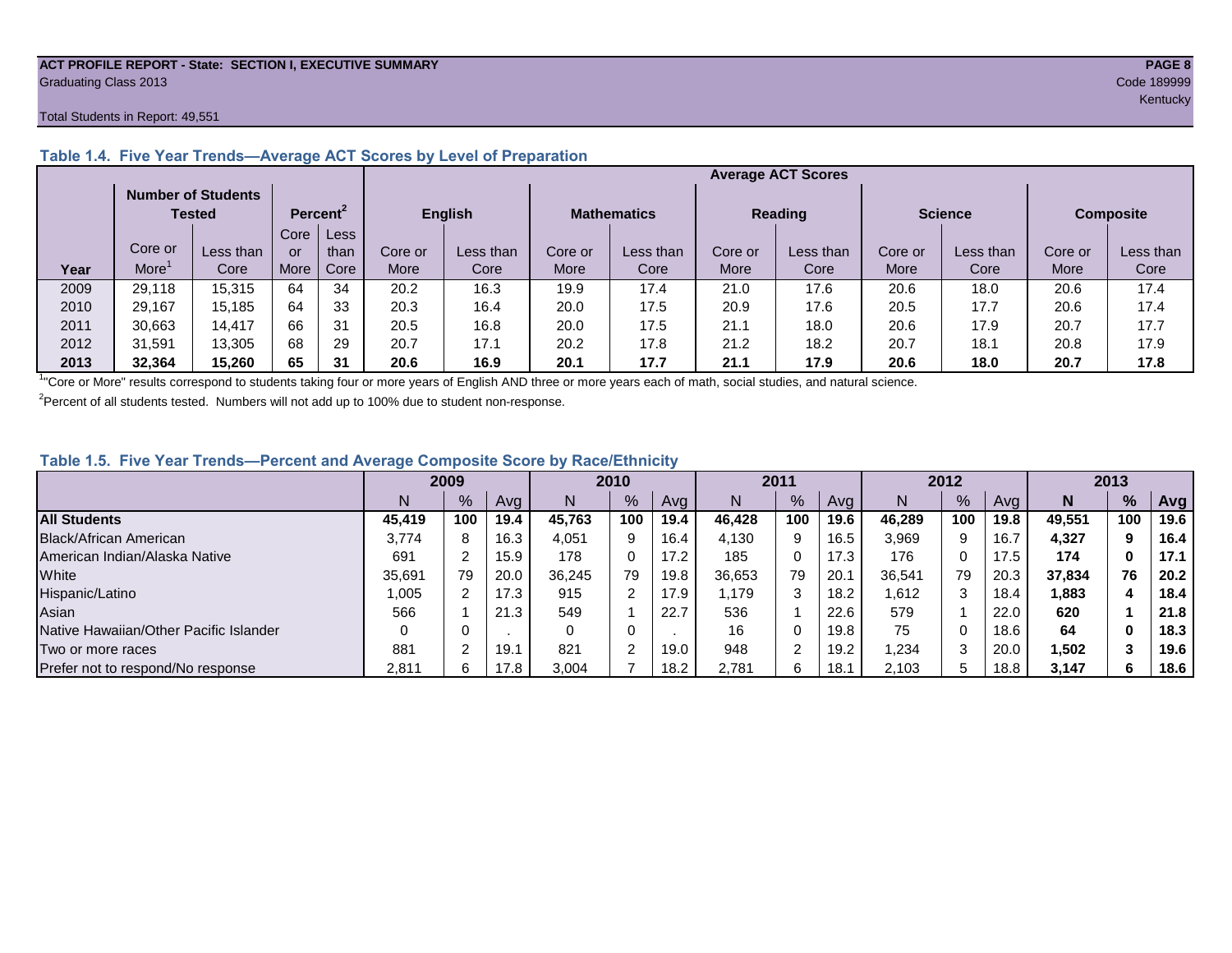#### **ACT PROFILE REPORT - State: SECTION I, EXECUTIVE SUMMARY PAGE 9 Graduating Class 2013** Code 189999

kentucky – kontucky – kontucky – kontucky – kontucky – kontucky – kontucky – kontucky – kontucky – kontucky –

Total Students in Report: 49,551

### **Table 1.6. Percent of Students in College Readiness Standards Score Ranges**

| <b>CRS</b>    | <b>English</b>       | <b>Mathematics</b>                    | <b>Reading</b>      | <b>Science</b>     |
|---------------|----------------------|---------------------------------------|---------------------|--------------------|
| Range         | (Benchmark = $18$ )  | (Benchmark = $22$ )                   | (Benchmark = $22$ ) | $(Benchmark = 23)$ |
|               | 100%                 | 100%                                  | 100%                | 100%               |
| $1 - 12$      | 50%<br>18%<br>13%    | 50%<br>1%<br>1%                       | 50%<br>12%<br>$8\%$ | 50%<br>9%<br>$7\%$ |
|               | $0\%$                | $0\%$                                 | $0\%$               | $0\%$              |
| $13 - 15$     | 100%                 | 100%                                  | 100%                | 100%               |
|               | $50\%$<br>15%<br>13% | 50%<br>22%<br>14%                     | 50%<br>17%<br>13%   | 50%<br>14%<br>10%  |
|               | $0\%$                | $0\%$                                 | $0\%$               | 0%                 |
|               | 100%                 | 100%                                  | 100%                | 100%               |
| 16-19         | 50%<br>19%<br>18%    | 39%<br>33%<br>50%                     | 50%<br>23%<br>21%   | 25%<br>50%<br>23%  |
|               | $0\%$                | $0\%$                                 | 0%                  | 0%                 |
|               | 100%                 | 100%                                  | 100%                | 100%               |
| $20 - 23$     | 50%<br>25%<br>23%    | 50%<br>19%<br>16%                     | 50%<br>24%<br>22%   | 30%<br>30%<br>50%  |
|               | $0\%$                | $0\%$                                 | $0\%$               | 0%                 |
|               | 100%                 | 100%                                  | 100%                | 100%               |
| 24-27         | 50%<br>16%<br>14%    | 50%<br>21%<br>15%                     | 50%<br>15%<br>13%   | 50%<br>20%<br>16%  |
|               | $0\%$                | $0\%$                                 | 0%                  | 0%                 |
|               | 100%                 | 100%                                  | 100%                | 100%               |
| 28-32         | 50%<br>10%<br>8%     | 50%<br>$9\%$<br>$5\%$                 | 50%<br>13%<br>10%   | 50%<br>$8\%$<br>5% |
|               | $0\%$                | $0\%$                                 | $0\%$               | $0\%$              |
|               | 100%                 | 100%                                  | 100%                | 100%               |
| 33-36         | 50%<br>$5\%$<br>4%   | 50%                                   | 50%<br>5%<br>$4\%$  | 50%                |
|               | 0%                   | 3%<br>1%<br>$0\%$                     | $0\%$               | 1%<br>2%<br>0%     |
|               | 100%                 | 100%                                  | 100%                | 100%               |
| % At or Above | 64%<br>57%           | 44%                                   | 44%                 |                    |
| Benchmark     | 50%                  | 50%<br>30%                            | 36%<br>50%          | 36%<br>50%<br>28%  |
|               | $0\%$                | $0\%$                                 | $0\%$               | $0\%$              |
|               |                      | $=$ State<br><b>Contract Contract</b> | = National          |                    |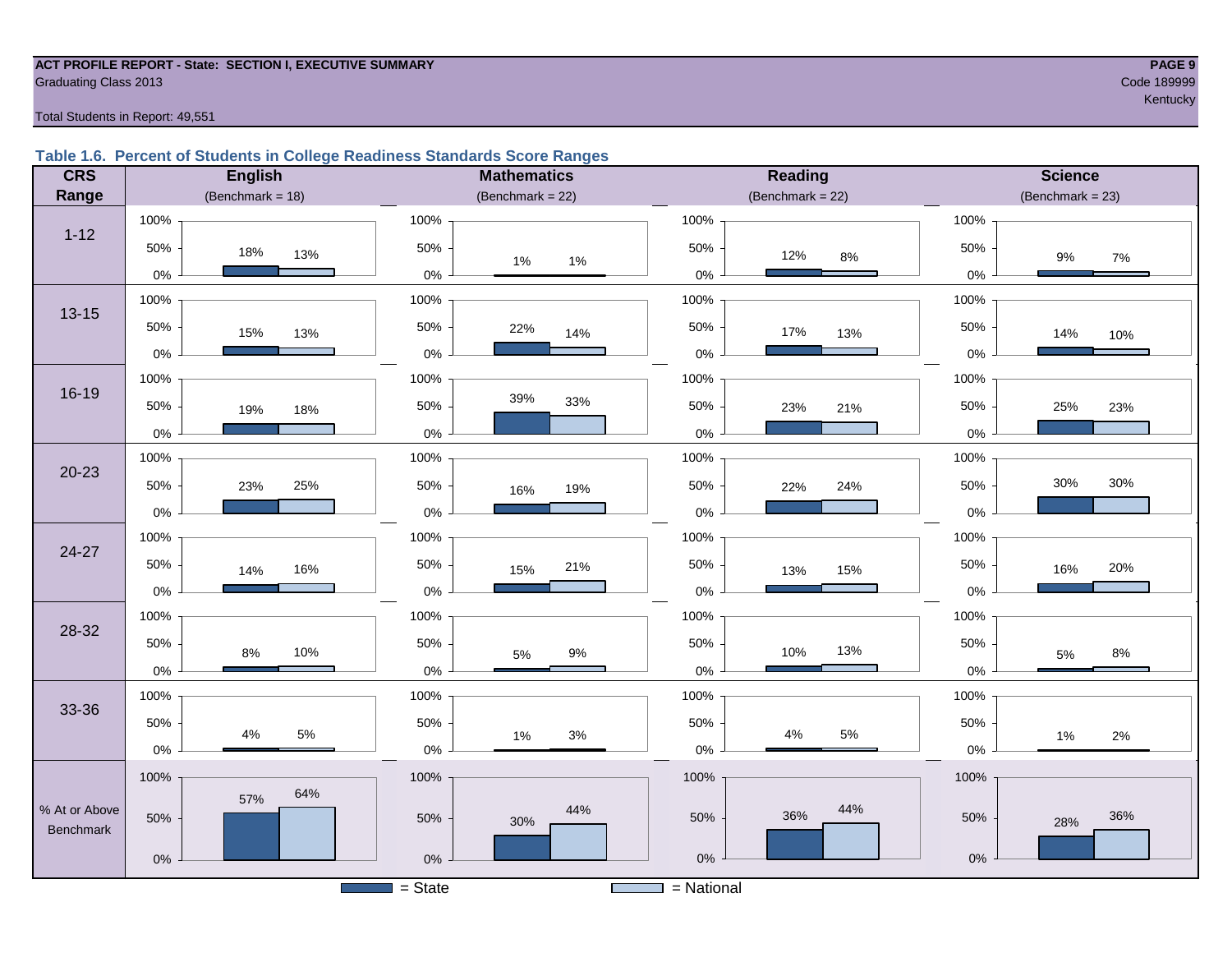#### **ACT PROFILE REPORT- State: SECTION II, ACADEMIC ACHIEVEMENT PAGE 10** Graduating Class 2013 Code 189999

Total Students in Report: 49,551

| <b>Student Group</b> | <b>Test Session</b>  |           |         |         | <b>Average ACT Scores</b> |         |         |           |  |  |  |  |  |  |
|----------------------|----------------------|-----------|---------|---------|---------------------------|---------|---------|-----------|--|--|--|--|--|--|
|                      | <b>Duration</b>      | N         | Percent | English | Mathematics               | Reading | Science | Composite |  |  |  |  |  |  |
|                      | <b>Standard Time</b> | 46,121    | 93      | 19.7    | 19.5                      | 20.2    | 19.9    | 20.0      |  |  |  |  |  |  |
| <b>State</b>         | <b>Extended Time</b> | 3,430     |         | 13.6    | 15.9                      | 15.7    | 16.0    | 15.4      |  |  |  |  |  |  |
|                      | Total                | 49,551    | 100     | 19.2    | 19.2                      | 19.9    | 19.7    | 19.6      |  |  |  |  |  |  |
|                      | <b>Standard Time</b> | 1,727,041 | 96      | 20.4    | 21.0                      | 21.3    | 20.9    | 21.0      |  |  |  |  |  |  |
| <b>National</b>      | <b>Extended Time</b> | 72,202    | 4       | 15.9    | 17.7                      | 18.1    | 17.9    | 17.5      |  |  |  |  |  |  |
|                      | Total                | ,799,243  | 100     | 20.2    | 20.9                      | 21.1    | 20.7    | 20.9      |  |  |  |  |  |  |

# **Table 1.7. Average ACT College Reportable Scores by Test Session Duration**

# **Table 1.8. Percent of Students Who Met College Readiness Benchmark Scores by Test Session Duration**

| <b>Student Group</b> | <b>Test Session</b>  |         |             | <b>Percent of Students</b> |         | Met      |
|----------------------|----------------------|---------|-------------|----------------------------|---------|----------|
|                      | <b>Duration</b>      | English | Mathematics | Reading                    | Science | All Four |
|                      | Standard Time        | 60      | 31          | 38                         | 30      | 19       |
| <b>State</b>         | <b>Extended Time</b> | 20      |             | 16                         | 10      | 5        |
|                      | Total                | 57      | 30          | 36                         | 28      | 18       |
|                      | <b>Standard Time</b> | 65      | 45          | 45                         | 37      | 27       |
| <b>National</b>      | <b>Extended Time</b> | 35      | 20          | 28                         | 20      | 13       |
|                      | Total                | 64      | 44          | 44                         | 36      | 26       |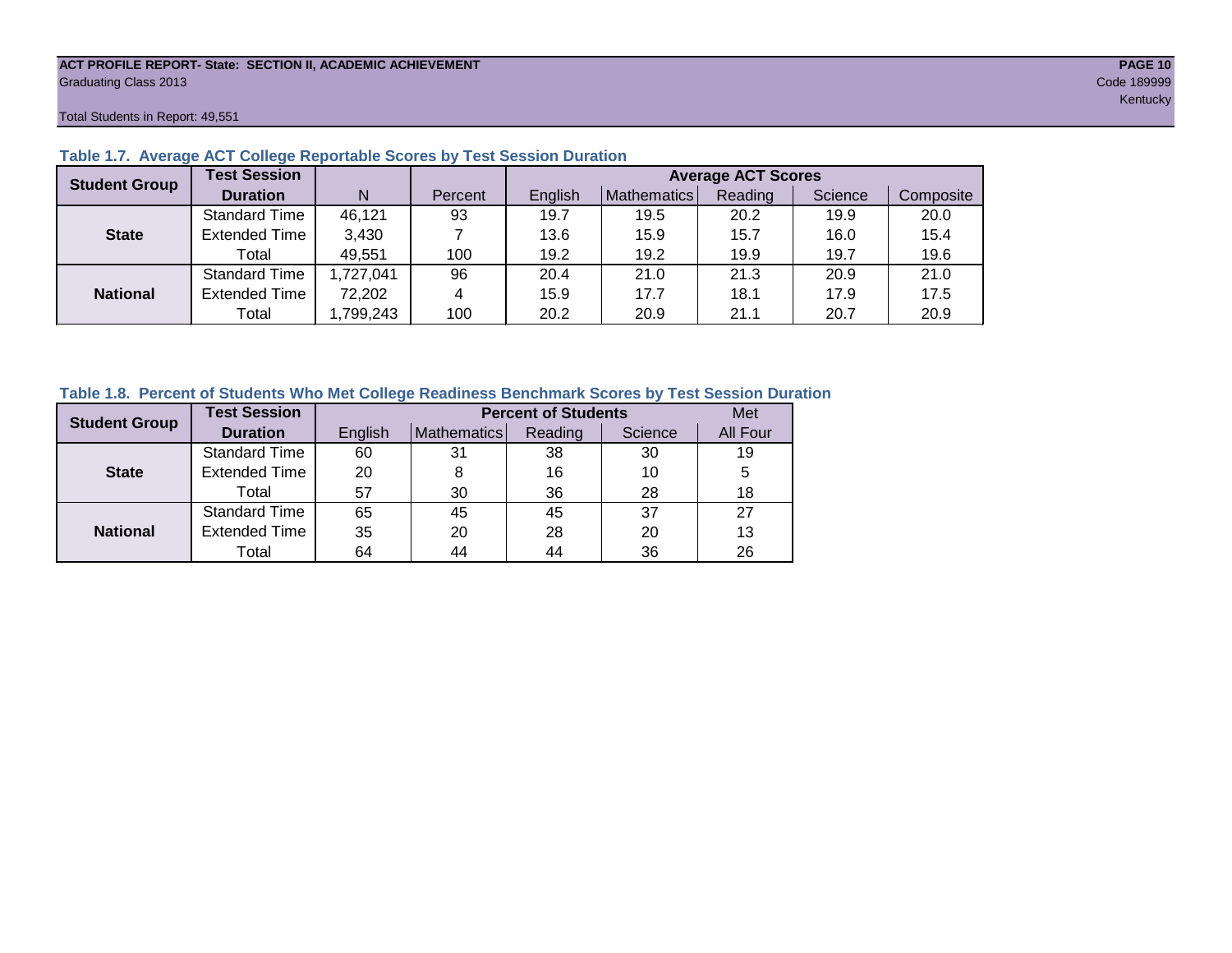# Section II Academic Achievement

Beginning with the Graduating Class of 2013, all students whose scores are college reportable, both standard and extended time tests, are now included. Also beginning with the 2013 Graduating Class data, College Readiness Benchmarks for Reading and Science were updated to reflect the most recent college coursework research.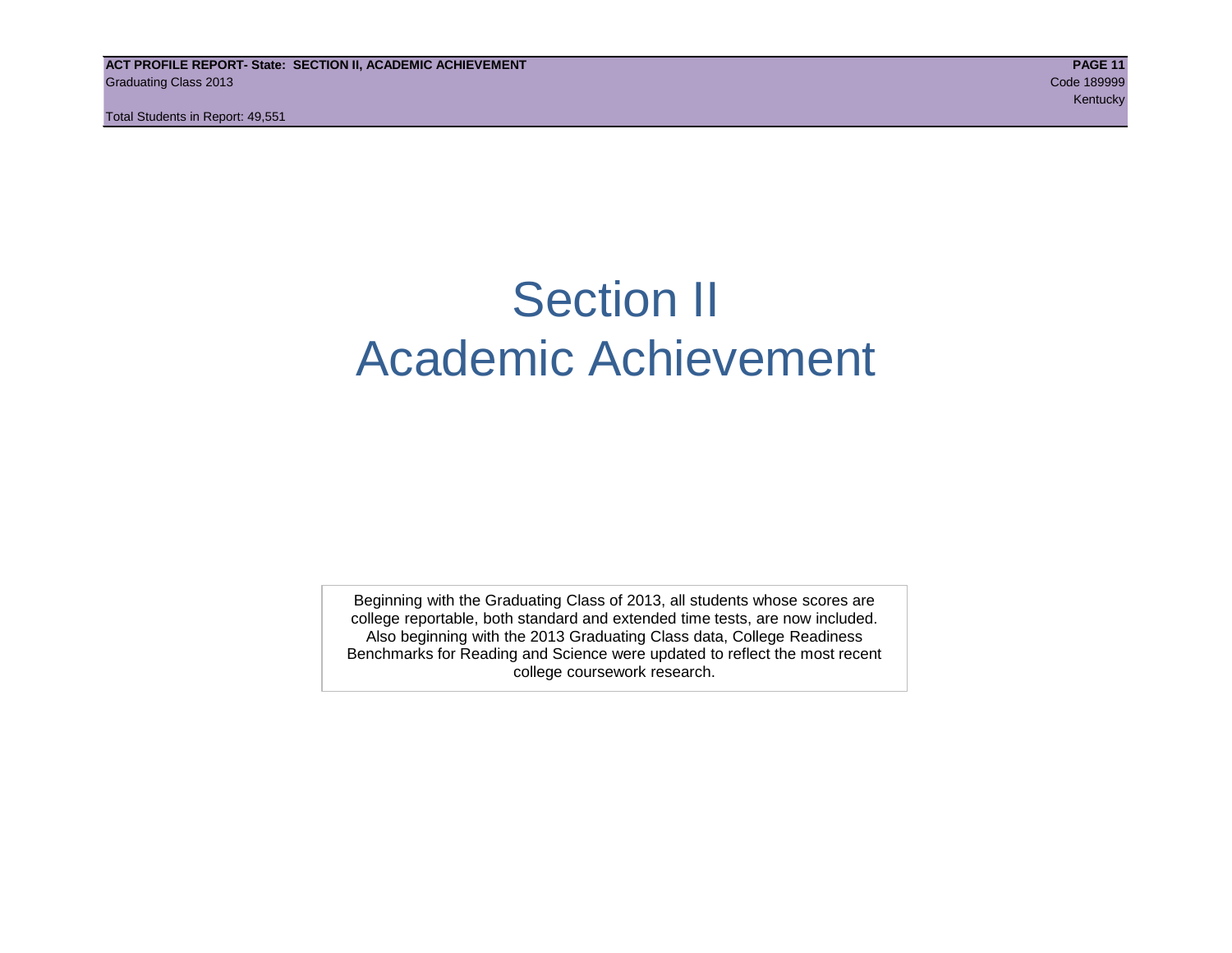# **ACT PROFILE REPORT- State: SECTION II, ACADEMIC ACHIEVEMENT PAGE 12** Graduating Class 2013 Code 189999

Total Students in Report: 49,551

|  | Table 2.1. ACT Score Distributions, Cumulative Percentages (CP <sup>1</sup> ), and Score Averages |  |  |  |
|--|---------------------------------------------------------------------------------------------------|--|--|--|
|  |                                                                                                   |  |  |  |

| <b>ACT Scale</b> |                  | <b>English</b> |                | <b>Mathematics</b> |             | Reading        |                  | <b>Science</b>   | Composite       |                | <b>ACT Scale</b> |
|------------------|------------------|----------------|----------------|--------------------|-------------|----------------|------------------|------------------|-----------------|----------------|------------------|
| <b>Score</b>     | N                | <b>CP</b>      | $\mathsf{N}$   | CP                 | N           | CP             | $\mathsf{N}$     | CP               | N               | CP             | <b>Score</b>     |
| 36               | $\overline{137}$ | 100            | 87             | 100                | 281         | 100            | $\overline{112}$ | 100              | $\overline{37}$ | 100            | $\overline{36}$  |
| 35               | 502              | 100            | 139            | 100                | 349         | 99             | 179              | 100              | 96              | 100            | 35               |
| 34               | 467              | 99             | 209            | 100                | 453         | 99             | 186              | 99               | 162             | 100            | 34               |
| 33               | 675              | 98             | 277            | 99                 | 681         | 98             | 128              | 99               | 286             | 99             | 33               |
| 32               | 588              | 96             | 268            | 99                 | 777         | 96             | 293              | 99               | 432             | 99             | 32               |
| 31               | 650              | 95             | 275            | $98\,$             | 1,329       | 95             | 426              | $98\,$           | 594             | 98             | 31               |
| 30               | 898              | 94             | 382            | 97                 | 955         | 92             | 540              | 97               | 676             | 97             | 30               |
| 29               | 864              | 92             | 547            | 97                 | 1,028       | $90\,$         | 658              | 96               | 892             | 95             | 29               |
| 28               | 1,061            | 90             | 901            | 96                 | 1,104       | 88             | 731              | 95               | 1,210           | 94             | 28               |
| 27               | 1,215            | 88             | 1,380          | 94                 | 1,169       | 86             | 1,063            | 93               | 1,294           | 91             | $27\,$           |
| 26               | 1,549            | 86             | 1,721          | 91                 | 1,367       | 84             | 1,453            | 91               | 1,627           | 89             | $26\,$           |
| 25               | 1,862            | 83             | 1,988          | 88                 | 1,455       | 81             | 2,105            | 88               | 1,891           | 85             | 25               |
| 24               | 2,257            | 79             | 2,332          | 84                 | 2,463       | 78             | 3,279            | 84               | 2,117           | 81             | 24               |
| 23               | 2,115            | 74             | 2,076          | $\bf 79$           | 2,407       | 73             | 2,862            | $77\,$           | 2,525           | $77\,$         | 23               |
| 22               | 2,669            | 70             | 2,174          | 75                 | 2,154       | 68             | 2,969            | 72               | 2,890           | 72             | 22               |
| 21               | 3,453            | 65             | 2,093          | 70                 | 3,583       | 64             | 4,717            | 66               | 3,246           | 66             | 21               |
| 20               | 3,254            | 58             | 1,689          | 66                 | 2,543       | 56             | 4,402            | 56               | 3,428           | 60             | 20               |
| 19               | 2,140            | 51             | 2,808          | 63                 | 3,319       | 51             | 3,412            | 47               | 3,431           | 53             | 19               |
| 18               | 2,080            | 47             | 3,775          | 57                 | 2,564       | 45             | 3,628            | 40               | 3,508           | 46             | 18               |
| 17               | 2,077            | 43             | 5,440          | 49                 | 3,136       | 39             | 2,640            | 33               | 3,479           | 39             | 17               |
| 16               | 2,897            | 38             | 7,463          | 38                 | 2,340       | 33             | 2,617            | 28               | 3,406           | 32             | 16               |
| 15               | 3,070            | 33             | 6,720          | 23                 | 2,434       | 28             | 2,421            | 23               | 3,275           | 25             | 15               |
| 14               | 2,706            | 26             | 2,869          | 10                 | 3,443       | 24             | 2,263            | 18               | 3,214           | 18             | 14               |
| 13               | 1,518            | 21             | 1,539          | $\overline{4}$     | 2,333       | 17             | 2,227            | 13               | 2,968           | 12             | 13               |
| 12               | 1,870            | 18             | 236            | $\mathbf{1}$       | 2,948       | 12             | 1,556            | $\boldsymbol{9}$ | 1,975           | 6              | 12               |
| 11               | 2,252            | 14             | 132            |                    | 1,848       | 6              | 1,237            | $\mathbf 5$      | 753             | 2              | 11               |
| 10               | 1,833            | 10             | 10             |                    | 565         | $\overline{2}$ | 946              | 3                | 112             | 1              | 10               |
| 9                | 1,549            | 6              | 13             |                    | 261         |                | 317              | 1                | 17              | $\overline{1}$ | $\boldsymbol{9}$ |
| 8                | 894              | 3              | 5              |                    | 165         |                | 128              |                  | 6               |                | 8                |
| $\overline{7}$   | 312              |                | $\Omega$       |                    | 24          |                | 36               |                  | $\overline{2}$  |                | $\overline{7}$   |
| 6                | 101              |                | $\overline{2}$ |                    | 38          |                | 11               | 1                | $\mathbf 0$     |                | 6                |
| 5                | 17               |                | $\mathbf 0$    |                    | $20\,$      |                | $\overline{2}$   | 1                | $\Omega$        |                | 5                |
| 4                | 9                |                | $\overline{1}$ |                    | 11          |                | $\mathbf{3}$     |                  |                 |                |                  |
| 3                | 6                |                | $\mathbf 0$    |                    | $\mathbf 0$ |                | $\overline{c}$   | 1                |                 |                | 3                |
| $\overline{2}$   | $\overline{4}$   |                | 0              |                    |             |                | 0                | 1                | $\Omega$        |                | $\overline{2}$   |
|                  | $\Omega$         | 1              | $\Omega$       |                    | 3           |                | $\overline{2}$   | $\overline{1}$   | $\Omega$        |                | Avg (SD)         |
| Avg (SD)         |                  | 19.2(6.6)      |                | 19.2(4.8)          |             | 19.9(6.3)      |                  | 19.7(5.2)        |                 | 19.6(5.2)      |                  |

kentucky – kontucky – kontucky – kontucky – kontucky – kontucky – kontucky – kontucky – kontucky – kontucky –

<sup>1</sup>CP is the cumulative percent of students at or below a score point.

Note: Shaded portions of columns identify the students who met/exceeded the ACT College Readiness Benchmark Scores.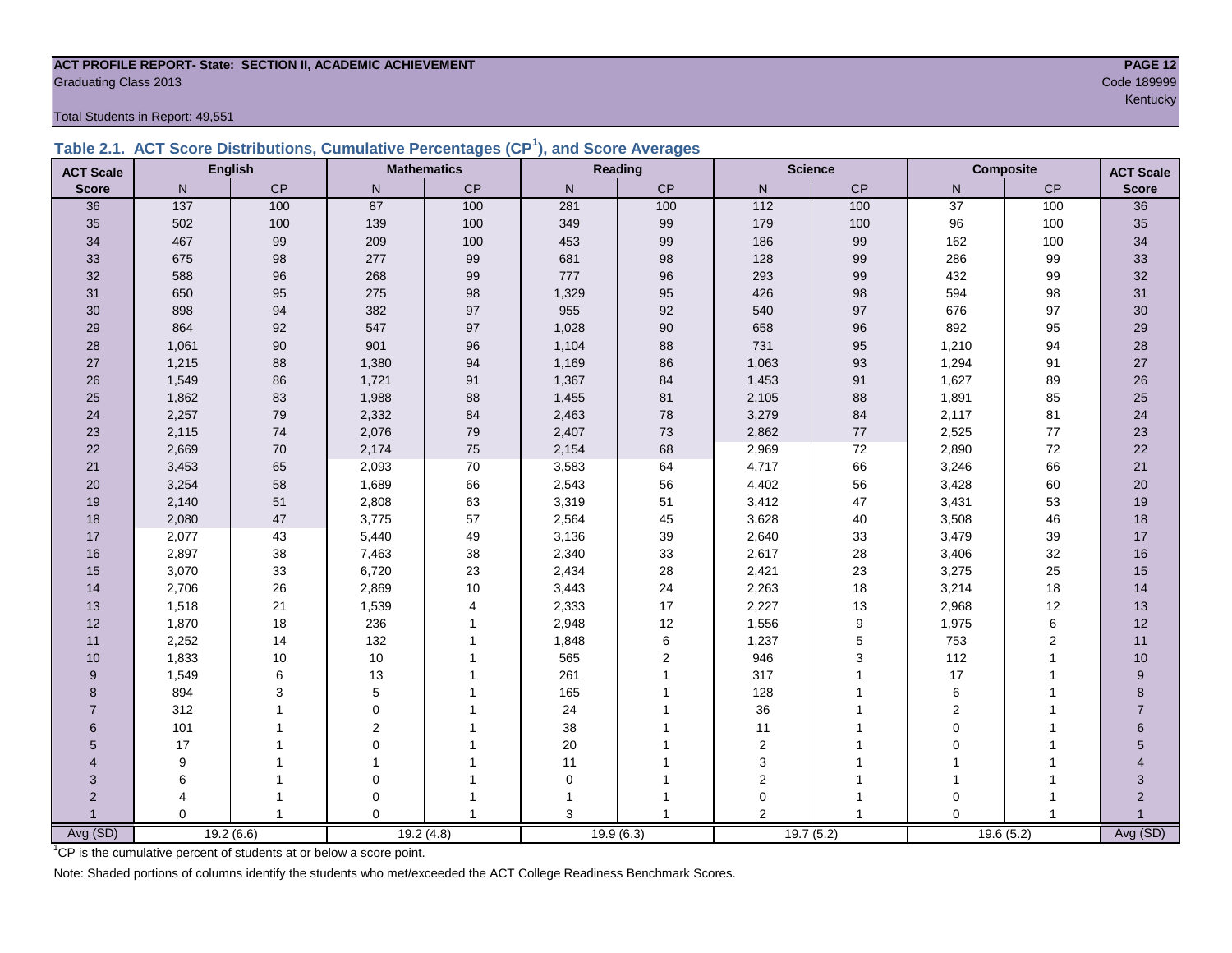#### **ACT PROFILE REPORT- State: SECTION II, ACADEMIC ACHIEVEMENT PAGE 13** Graduating Class 2013 Code 189999

#### Total Students in Report: 49,551

|                  | <b>English</b>          |                |                          |                | Reading                |                |                        |                | <b>Mathematics</b>    |           |                            |                |                        |                |                  |
|------------------|-------------------------|----------------|--------------------------|----------------|------------------------|----------------|------------------------|----------------|-----------------------|-----------|----------------------------|----------------|------------------------|----------------|------------------|
|                  |                         |                |                          |                | <b>Social Studies/</b> |                |                        |                | <b>Pre/Elementary</b> |           | <b>Algebra/ Coordinate</b> |                | <b>Plane Geometry/</b> |                |                  |
| <b>ACT Scale</b> | <b>Usage/ Mechanics</b> |                | <b>Rhetorical Skills</b> |                | <b>Sciences</b>        |                | <b>Arts/Literature</b> |                | Algebra               |           | <b>Geometry</b>            |                | <b>Trigonometry</b>    |                | <b>ACT Scale</b> |
| <b>Score</b>     | N.                      | <b>CP</b>      | N                        | <b>CP</b>      | N                      | <b>CP</b>      | N <sub>1</sub>         | <b>CP</b>      | N.                    | <b>CP</b> | N                          | <b>CP</b>      | N                      | CP             | <b>Score</b>     |
| 18               | 1.171                   | 100            | 641                      | 100            | 842                    | 100            | 1.205                  | 100            | 1.164                 | 100       | 143                        | 100            | 186                    | 100            | 18               |
| 17               | 1,854                   | 98             | 741                      | 99             | 1,883                  | 98             | 1.801                  | 98             | 1,167                 | 98        | 281                        | 100            | 70                     | 100            | 17               |
| 16               | 1.609                   | 94             | 1,957                    | 97             | 2,269                  | 95             | 2,369                  | 94             | 1.179                 | 95        | 598                        | 99             | 910                    | 99             | 16               |
| 15               | 1.726                   | 91             | 2,674                    | 93             | 1,835                  | 90             | 2,689                  | 89             | 1,892                 | 93        | 1.463                      | 98             | 1.494                  | 98             | 15               |
| 14               | 1,900                   | 87             | 2.744                    | 88             | 2,952                  | 86             | 1,992                  | 84             | 2,078                 | 89        | 2,428                      | 95             | 2,453                  | 95             | 14               |
| 13               | 2,490                   | 83             | 3,391                    | 82             | 3,412                  | 80             | 3,081                  | 80             | 2,858                 | 85        | 4,467                      | 90             | 2,993                  | 90             | 13               |
| 12               | 3,086                   | 78             | 5.118                    | 75             | 3,933                  | 73             | 3,157                  | 73             | 3,897                 | 79        | 3,887                      | 81             | 4,640                  | 84             | 12               |
| 11               | 4.063                   | 72             | 4.821                    | 65             | 4.078                  | 65             | 5.189                  | 67             | 3.406                 | 71        | 5.225                      | 73             | 5.361                  | 74             | 11               |
| 10               | 5,124                   | 64             | 4.178                    | 55             | 4,364                  | 57             | 3,651                  | 57             | 4,882                 | 64        | 7,356                      | 63             | 5,311                  | 63             | 10               |
| 9                | 4,515                   | 54             | 5,833                    | 47             | 6,833                  | 48             | 4.827                  | 49             | 3,094                 | 55        | 6,385                      | 48             | 10,210                 | 53             | $9\,$            |
| 8                | 3,956                   | 44             | 4.475                    | 35             | 4,915                  | 35             | 4.407                  | 40             | 6.009                 | 48        | 6,509                      | 35             | 6,242                  | 32             | 8                |
| $\overline{7}$   | 4,013                   | 36             | 3,864                    | 26             | 5,122                  | 25             | 3,355                  | 31             | 8,929                 | 36        | 4,910                      | 22             | 2,576                  | 20             | $\overline{7}$   |
| 6                | 4,822                   | 28             | 3,614                    | 18             | 3,164                  | 14             | 3,459                  | 24             | 5,202                 | 18        | 3,217                      | 12             | 3,238                  | 14             | 6                |
| 5                | 3,411                   | 19             | 1.979                    | 11             | 2,871                  | 8              | 4.997                  | 17             | 2,169                 | 8         | 690                        | 5              | 1.916                  | 8              | 5                |
| 4                | 2,817                   | 12             | 2,371                    | $\overline{7}$ | 412                    | $\overline{2}$ | 1.732                  | $\overline{7}$ | 1,056                 | 3         | 1.217                      | 4              | 965                    | 4              | 4                |
| 3                | 2,230                   | 6              | 999                      | $\overline{2}$ | 486                    | 1              | 1,134                  | 3              | 399                   |           | 367                        | $\overline{2}$ | 465                    | $\overline{2}$ | 3                |
| $\overline{2}$   | 707                     | 2              | 128                      |                | 145                    |                | 473                    | 1              | 145                   |           | 244                        | 1              | 339                    |                | $\overline{2}$   |
|                  | 57                      | $\overline{ }$ | 23                       |                | 35                     |                | 33                     | 1              | 25                    |           | 164                        | $\overline{ }$ | 182                    |                |                  |
| Avg (SD)         | 9.3(4.0)                |                | 10.0(3.6)                |                | 10.2(3.5)              |                | 9.9(4.0)               |                | 9.6(3.5)              |           | 9.7(2.9)                   |                | 9.6(2.9)               |                | Avg (SD)         |

**Table 2.2. ACT Subscore Distributions, Cumulative Percentages (CP<sup>1</sup> ), and Subscore Averages**

 $1$ <sup>-1</sup>CP is the cumulative percent of students at or below a score point.

#### **Table 2.3. ACT Score Quartile Values**

| <b>Quartile</b>      | Enalish | <b>Mathematics</b> | Reading      | <b>Science</b> | Composite |
|----------------------|---------|--------------------|--------------|----------------|-----------|
| Q3 (75th Percentile) | 24      | ົ<br>ںے            | $\sim$<br>24 | ົ<br>د∠        | ົ<br>د∠   |
| Q2 (50th Percentile) |         |                    |              | 20             | 19        |
| Q1 (25th Percentile) |         |                    |              | 16             | 16        |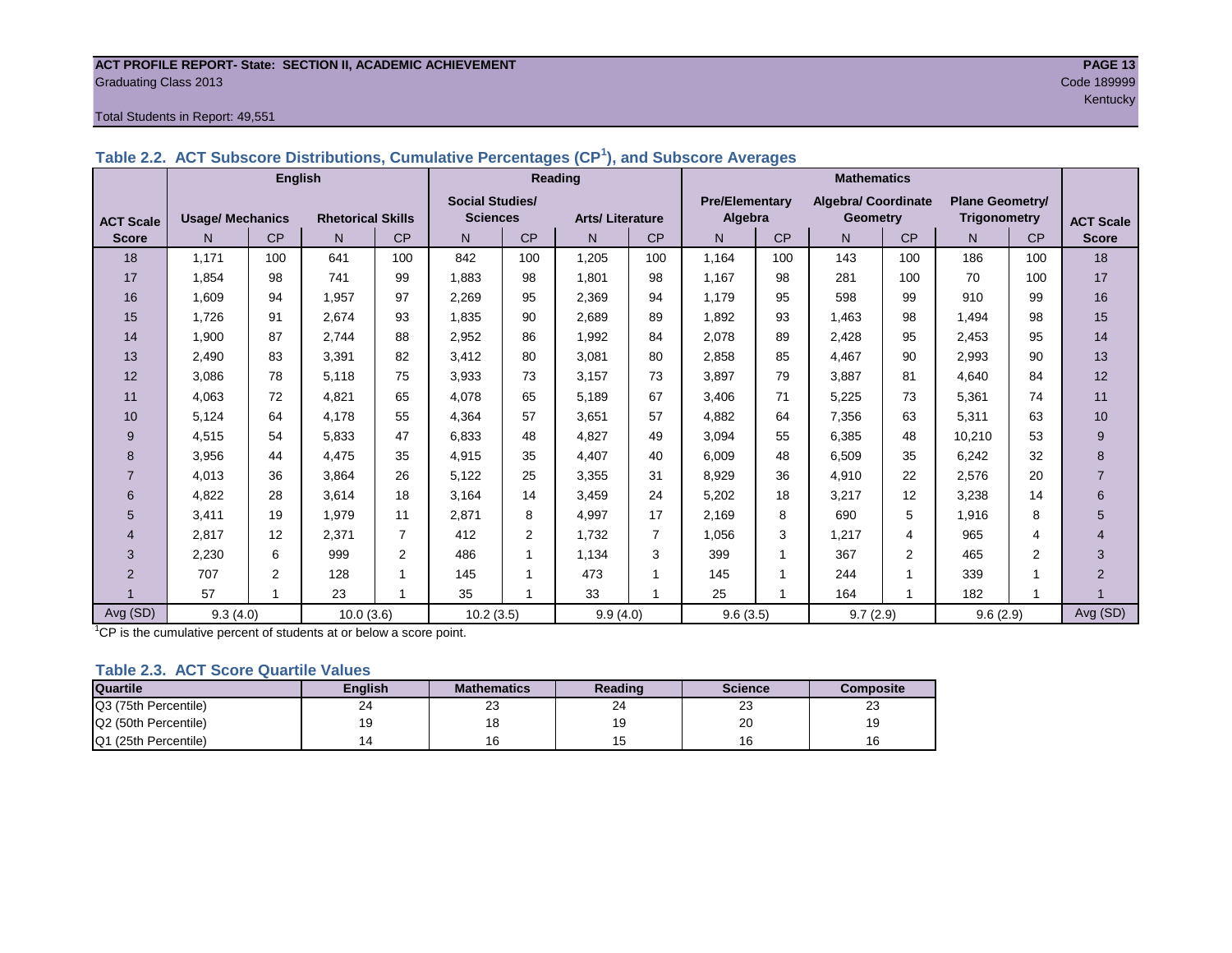Total Students in Report: 49,551

#### **Table 2.4. Average ACT Composite Scores for Race/Ethnicity by Level of Preparation**

| <b>Student</b>  |                                 | <b>Number of Students</b> | <b>Percent Taking</b>     |                     | <b>Average ACT Composite Score</b> |
|-----------------|---------------------------------|---------------------------|---------------------------|---------------------|------------------------------------|
| Group           | <b>Race/Ethnicity</b>           | <b>Tested</b>             | Core or More <sup>1</sup> | <b>Core or More</b> | <b>Less Than Core</b>              |
|                 | <b>All Students</b>             | 49,551                    | 65                        | 20.7                | 17.8                               |
|                 | <b>Black/African American</b>   | 4,327                     | 56                        | 17.2                | 15.6                               |
|                 | American Indian/Alaska Native   | 174                       | 55                        | 18.4                | 15.8                               |
|                 | <b>I</b> White                  | 37,834                    | 68                        | 21.2                | 18.2                               |
| <b>State</b>    | Hispanic/Latino                 | 1,883                     | 61                        | 19.3                | 17.0                               |
|                 | Asian                           | 620                       | 71                        | 22.9                | 19.2                               |
|                 | Native Hawaiian/Other Pac. Isl. | 64                        | 66                        | 19.4                | 16.4                               |
|                 | I Two or more races             | 1,502                     | 65                        | 20.3                | 18.4                               |
|                 | Prefer not/No Response          | 3,147                     | 50                        | 20.0                | 17.0                               |
|                 | <b>All Students</b>             | 1,799,243                 | 74                        | 21.7                | 18.7                               |
|                 | Black/African American          | 239,598                   | 69                        | 17.5                | 15.6                               |
|                 | American Indian/Alaska Native   | 14,217                    | 62                        | 19.1                | 16.5                               |
|                 | <b>I</b> White                  | 1,034,712                 | 76                        | 22.9                | 20.0                               |
| <b>National</b> | Hispanic/Latino                 | 259,741                   | 72                        | 19.5                | 17.2                               |
|                 | Asian                           | 71,677                    | 81                        | 24.1                | 21.5                               |
|                 | Native Hawaiian/Other Pac. Isl. | 4,772                     | 71                        | 20.5                | 17.5                               |
|                 | Two or more races               | 64,221                    | 74                        | 21.9                | 19.2                               |
|                 | Prefer not/No Response          | 110,305                   | 58                        | 22.4                | 18.4                               |

<sup>1</sup>"Core or More" results correspond to students taking four or more years of English AND three or more years each of math, social studies, and natural science.

#### **Table 2.5. Average ACT Scores by Race/Ethnicity**

| <b>Student</b>  |                                 |                |                    |         |                |                  |
|-----------------|---------------------------------|----------------|--------------------|---------|----------------|------------------|
| Group           | <b>Race/Ethnicity</b>           | <b>English</b> | <b>Mathematics</b> | Reading | <b>Science</b> | <b>Composite</b> |
|                 | <b>All Students</b>             | 19.2           | 19.2               | 19.9    | 19.7           | 19.6             |
|                 | Black/African American          | 15.3           | 16.7               | 16.4    | 16.8           | 16.4             |
|                 | American Indian/Alaska Native   | 15.9           | 17.3               | 17.5    | 17.2           | 17.1             |
|                 | White                           | 19.9           | 19.6               | 20.5    | 20.1           | 20.2             |
| <b>State</b>    | Hispanic/Latino                 | 17.5           | 18.4               | 18.5    | 18.5           | 18.4             |
|                 | Asian                           | 21.0           | 23.0               | 21.0    | 21.7           | 21.8             |
|                 | Native Hawaiian/Other Pac. Isl. | 17.2           | 18.5               | 18.1    | 18.7           | 18.3             |
|                 | Two or more races               | 19.2           | 19.0               | 20.1    | 19.7           | 19.6             |
|                 | Prefer not/No Response          | 17.8           | 18.4               | 18.9    | 18.8           | 18.6             |
|                 | <b>All Students</b>             | 20.2           | 20.9               | 21.1    | 20.7           | 20.9             |
|                 | <b>Black/African American</b>   | 15.7           | 17.2               | 17.0    | 16.9           | 16.9             |
|                 | American Indian/Alaska Native   | 16.6           | 18.2               | 18.3    | 18.3           | 18.0             |
|                 | <b>White</b>                    | 21.8           | 21.9               | 22.6    | 22.0           | 22.2             |
| <b>National</b> | Hispanic/Latino                 | 17.7           | 19.3               | 18.9    | 18.8           | 18.8             |
|                 | Asian                           | 22.5           | 25.0               | 22.9    | 23.1           | 23.5             |
|                 | Native Hawaiian/Other Pac. Isl. | 18.6           | 20.1               | 19.5    | 19.5           | 19.5             |
|                 | Two or more races               | 20.6           | 20.9               | 21.6    | 20.9           | 21.1             |
|                 | Prefer not/No Response          | 20.0           | 20.8               | 21.0    | 20.5           | 20.7             |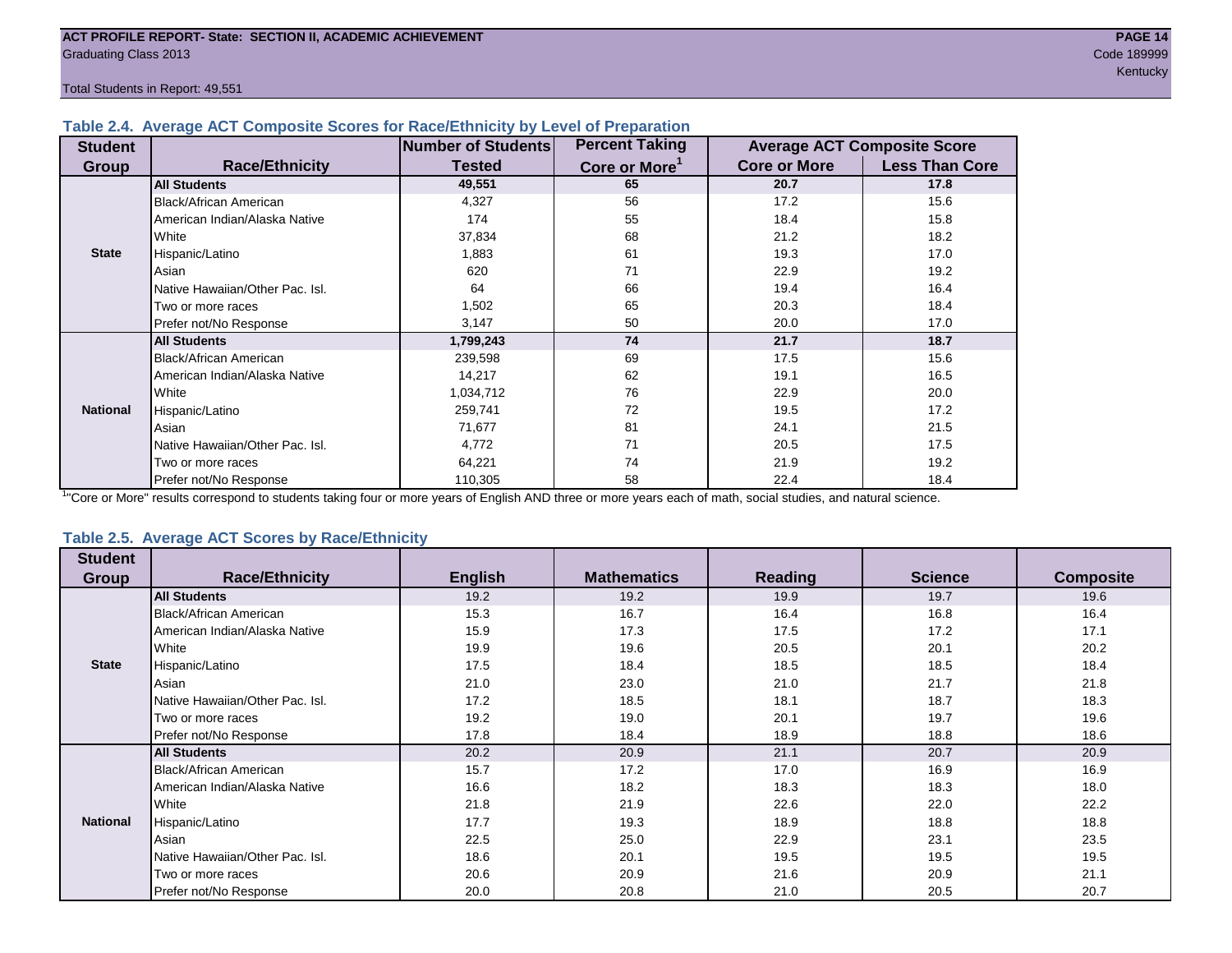#### **ACT PROFILE REPORT- State: SECTION II, ACADEMIC ACHIEVEMENT PAGE 15** Graduating Class 2013 Code 189999

Total Students in Report: 49,551

| <b>Student</b>  | <b>CRS</b> |         | <b>English</b> |         | <b>Mathematics</b> |         | <b>Reading</b> |         | <b>Science</b> |
|-----------------|------------|---------|----------------|---------|--------------------|---------|----------------|---------|----------------|
| Group           | Range      | N       | %              | N       | %                  | N       | %              | N       | %              |
|                 | 33 to 36   | 1,781   | 4              | 712     |                    | 1,764   | 4              | 605     |                |
|                 | 28 to 32   | 4,061   | 8              | 2,373   | 5                  | 5,193   | 10             | 2,648   | 5              |
|                 | 24 to 27   | 6,883   | 14             | 7,421   | 15                 | 6,454   | 13             | 7,900   | 16             |
| <b>State</b>    | 20 to 23   | 11,491  | 23             | 8,032   | 16                 | 10,687  | 22             | 14,950  | 30             |
|                 | 16 to 19   | 9.194   | 19             | 19,486  | 39                 | 11,359  | 23             | 12,297  | 25             |
|                 | 13 to 15   | 7,294   | 15             | 11,128  | 22                 | 8,210   | 17             | 6,911   | 14             |
|                 | 01 to 12   | 8,847   | 18             | 399     |                    | 5,884   | 12             | 4,240   | 9              |
|                 | 33 to 36   | 81,846  | 5              | 51,648  | 3                  | 89,731  | 5              | 36,033  | $\overline{2}$ |
|                 | 28 to 32   | 175,672 | 10             | 156,561 | 9                  | 239,643 | 13             | 138,865 | 8              |
|                 | 24 to 27   | 291.095 | 16             | 385,102 | 21                 | 277.723 | 15             | 364,600 | 20             |
| <b>National</b> | 20 to 23   | 447,398 | 25             | 343.822 | 19                 | 424,936 | 24             | 542.531 | 30             |
|                 | 16 to 19   | 327,718 | 18             | 590,816 | 33                 | 384.706 | 21             | 413,107 | 23             |
|                 | 13 to 15   | 242,064 | 13             | 258,384 | 14                 | 240,069 | 13             | 183,840 | 10             |
|                 | 01 to 12   | 233,450 | 13             | 12,910  |                    | 142,435 | 8              | 120,267 |                |

### **Table 2.6. Percent of Students in College Readiness Standards (CRS) Score Ranges**

### **Table 2.7. Average ACT Scores by Gender**

| <b>Student Group</b> | <b>Gender</b> |         |         | <b>Average ACT Scores</b> |             |         |         |           |  |  |  |
|----------------------|---------------|---------|---------|---------------------------|-------------|---------|---------|-----------|--|--|--|
|                      |               | N       | Percent | English                   | Mathematics | Reading | Science | Composite |  |  |  |
|                      | Males         | 24,911  | 50      | 18.5                      | 19.4        | 19.4    | 19.7    | 19.4      |  |  |  |
| <b>State</b>         | Females       | 24,515  | 49      | 20.0                      | 19.1        | 20.5    | 19.6    | 19.9      |  |  |  |
|                      | Missing       | 125     | 0       | 14.0                      | 16.2        | 15.7    | 16.0    | 15.6      |  |  |  |
|                      | Males         | 835,431 | 46      | 19.8                      | 21.4        | 20.9    | 21.2    | 20.9      |  |  |  |
| <b>National</b>      | Females       | 954,919 | 53      | 20.6                      | 20.5        | 21.4    | 20.4    | 20.9      |  |  |  |
|                      | Missing       | 8,893   | 0       | 16.1                      | 18.2        | 17.6    | 17.7    | 17.5      |  |  |  |

#### **Table 2.8. Percent of Students Who Met College Readiness Benchmark Scores by Gender**

| <b>Student Group</b> | <b>Gender</b> |         |                | <b>Percent of Students</b> |         | Met      |
|----------------------|---------------|---------|----------------|----------------------------|---------|----------|
|                      |               | English | Mathematics    | Reading                    | Science | All Four |
| <b>State</b>         | Males         | 52      | 31             | 34                         | 30      | 19       |
|                      | Females       | 63      | 29             | 39                         | 27      | 18       |
|                      | Males         | 62      | 47             | 43                         | 40      | 29       |
| <b>National</b>      | Females       | 67      | 4 <sup>1</sup> | 45                         | 33      | 24       |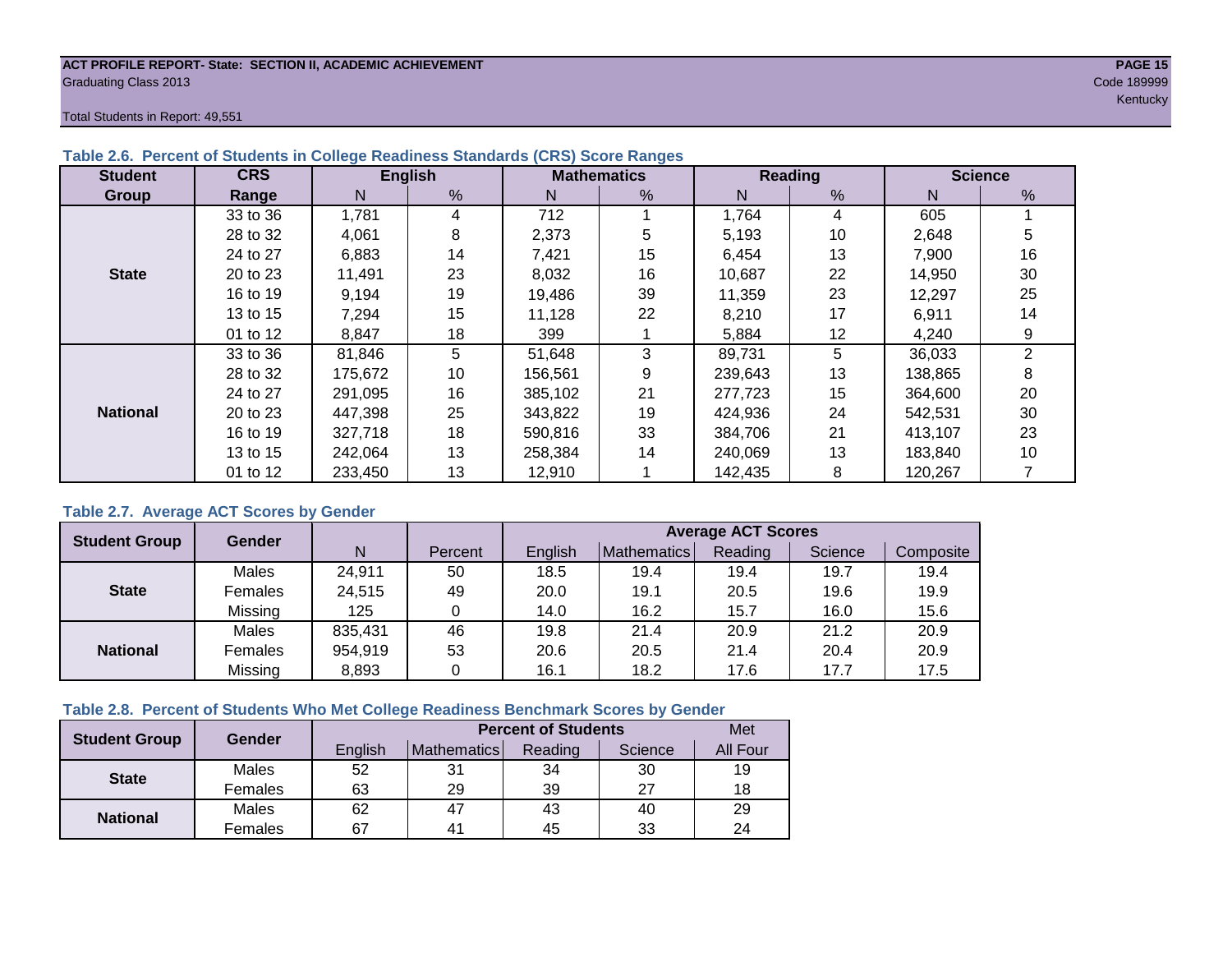#### **ACT PROFILE REPORT- State: SECTION II, ACADEMIC ACHIEVEMENT PAGE 16** Graduating Class 2013 Code 189999

1

| <b>Student</b>  | <b>Curriculum</b>                       | N       | <b>English</b> |      | <b>Mathematics</b> |      | Reading |      | <b>Science</b> |      | <b>Composite</b> |      |
|-----------------|-----------------------------------------|---------|----------------|------|--------------------|------|---------|------|----------------|------|------------------|------|
| Group           | Taken $^{\scriptscriptstyle\mathsf{T}}$ |         | CRB %          | Avg  | CRB %              | Avg  | CRB %   | Avg  | CRB %          | Avg  | CRB $\%^4$       | Avg  |
|                 | Core or More <sup>2</sup>               | 32,364  | 66             | 20.6 | 37                 | 20.1 | 43      | 21.1 | 35             | 20.6 | 23               | 20.7 |
| <b>State</b>    | Less than Core                          | 15,260  | 42             | 16.9 | 17                 | 17.7 | 23      | 17.9 | 17             | 18.0 | 10               | 17.8 |
|                 | Missing <sup>3</sup>                    | 1,927   | 30             | 15.0 | 10                 | 16.6 | 19      | 16.7 | 12             | 16.8 |                  | 16.4 |
|                 | Core or More                            | 322,739 | 71             | 21.2 | 50                 | 21.7 | 50      | 22.0 | 42             | 21.5 | 31               | 21.7 |
| <b>National</b> | Less than Corel                         | 396,592 | 48             | 17.8 | 27                 | 18.9 | 30      | 19.0 | 22             | 18.8 | 14               | 18.7 |
|                 | Missing                                 | 79,912  | 36             | 16.0 | 19                 | 17.8 | 24      | 17.5 | 17             | 17.7 | 10               | 17.4 |

**Table 2.9. College Readiness Benchmark (CRB) Percent and Average ACT Scores by Overall High School Curriculum**

"Curriculum Taken" reflects overall high school curriculum in this table.

 $^2$  "Core or More" results correspond to students taking four or more years of English AND three or more years each of math, social studies, and natural science.

 $3$  Zero years or no coursework information reported in one or more content areas.

 $4$  Composite CRB% results reflect students who met all four subject-area benchmarks.

| Table 2.10. College Readiness Benchmark (CRB) Percent and Average ACT Scores by Content-Specific Curriculum |
|-------------------------------------------------------------------------------------------------------------|
|-------------------------------------------------------------------------------------------------------------|

| <b>Student</b>  | Curriculum                |          | <b>English</b> |      |          | <b>Mathematics</b> |      |          | <b>Reading</b> |      |          | <b>Science</b> |      |  |
|-----------------|---------------------------|----------|----------------|------|----------|--------------------|------|----------|----------------|------|----------|----------------|------|--|
| Group           | <b>Taken</b>              |          | CRB %          | Avg  |          | CRB %              | Avg  | N        | CRB %          | Avg  | N        | CRB %          | Avg  |  |
|                 | Core or More <sup>2</sup> | 44,486   | 61             | 19.7 | 46,454   | 31                 | 19.4 | 38,064   | 40             | 20.6 | 41,415   | 31             | 20.2 |  |
| <b>State</b>    | Less than Core            | 3,536    | 27             | 14.8 | .497     |                    | 15.8 | 9,775    | 24             | 17.9 | 6,359    | 13             | 17.3 |  |
|                 | Missing                   | ,529     | 33             | 15.4 | ,600     | 11                 | 16.8 | .712     | 20             | 16.9 | 1,777    | 12             | 17.0 |  |
|                 | Core or More              | ,646,286 | 67             | 20.6 | ,648,697 | 46                 | 21.3 | .554,990 | 46             | 21.5 | ,506,965 | 40             | 21.3 |  |
| <b>National</b> | Less than Core            | 84,048   | 36             | 15.9 | 77,906   |                    | 16.3 | 171,617  | 32             | 19.1 | 218,267  |                | 18.0 |  |
|                 | Missing                   | 68,909   | 38             | 16.4 | 72,640   | 20                 | 17.9 | 72,636   | 25             | 17.7 | 74,011   | 18             | 17.8 |  |

<sup>1</sup>"Curriculum Taken" reflects content-specific curriculum in this table.

<sup>2</sup> "Core or More" results correspond to students taking four or more years of English or three or more years of math, social studies, or natural science, respectively. For instance, Reading "Core or More" results correspond to students taking three or more years of social studies, regardless of courses taken in other content areas.

 $3$  Zero years or no coursework information reported in the specified content area.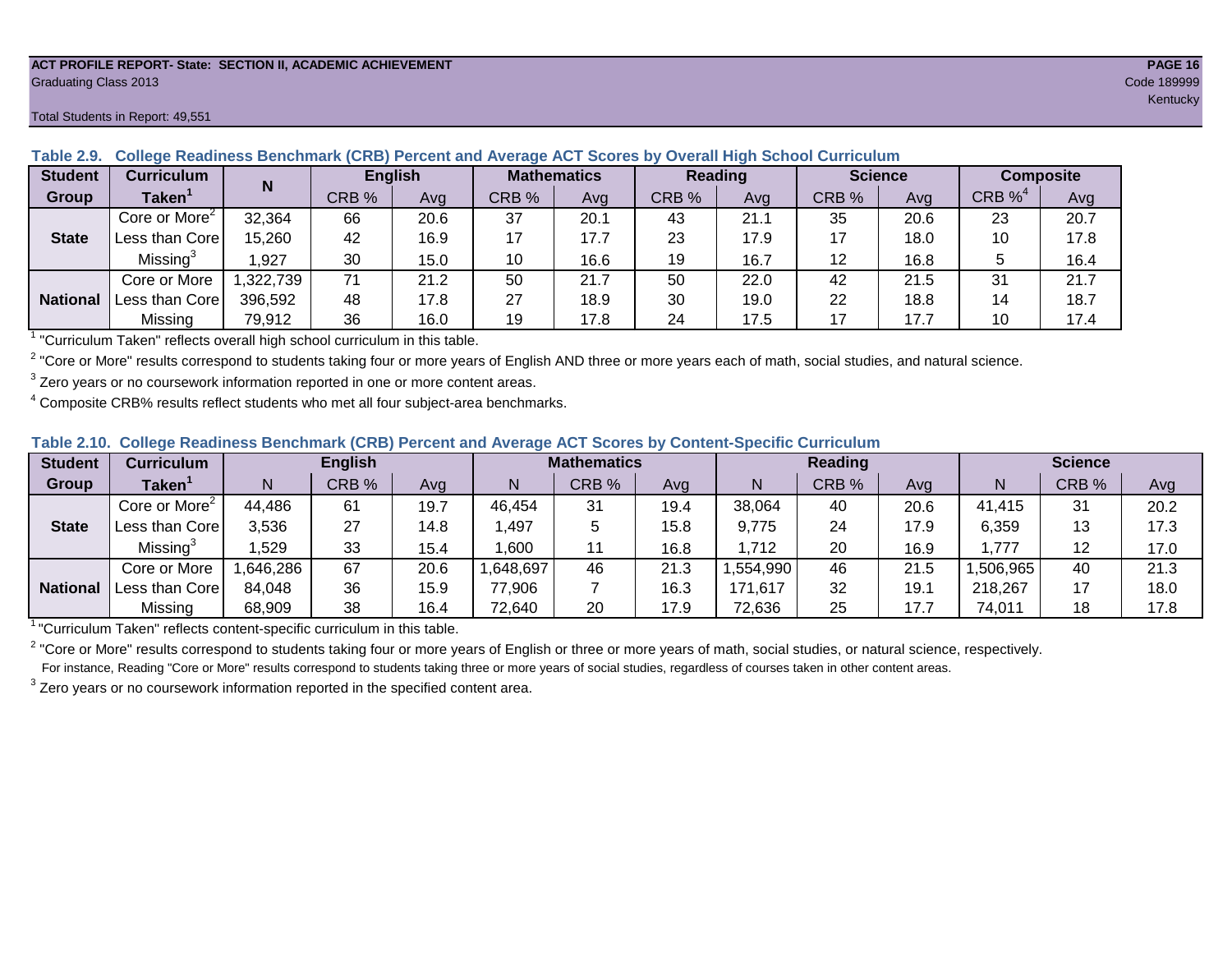Total Students in Report: 49,551

# Section III College Readiness and the Impact of Course Rigor

Beginning with the Graduating Class of 2013, all students whose scores are college reportable, both standard and extended time tests, are now included. Also beginning with the 2013 Graduating Class data, College Readiness Benchmarks for Reading and Science were updated to reflect the most recent college coursework research.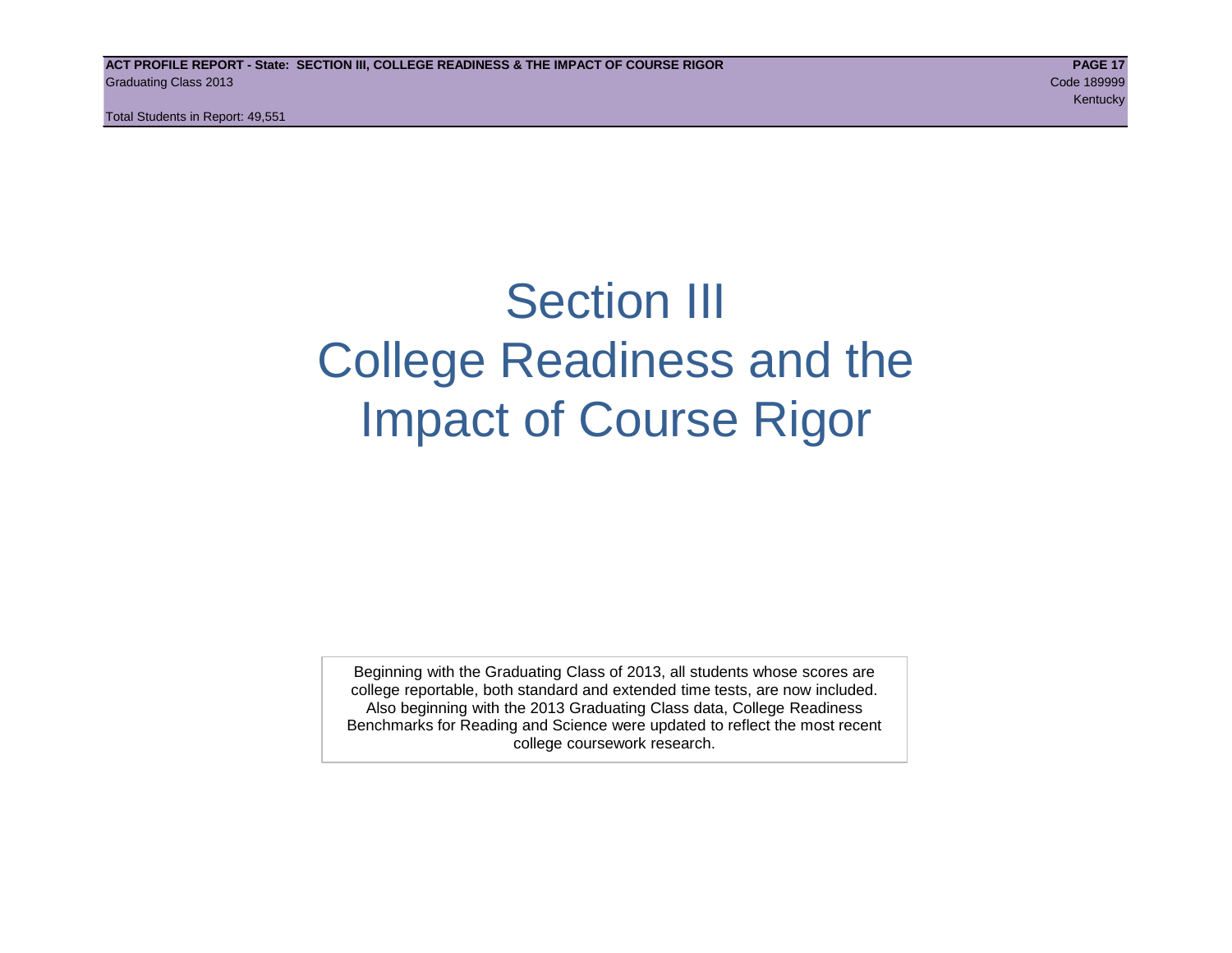#### **ACT PROFILE REPORT - State: SECTION III, COLLEGE READINESS & THE IMPACT OF COURSE RIGOR PAGE 18** Graduating Class 2013 Code 189999

kentucky – Kentucky – Kentucky – Kentucky – Kentucky – Kentucky – Kentucky – Kentucky – Kentucky

Total Students in Report: 49,551

# **Figure 3.1. Percent of Students Who Met ACT College Readiness Benchmark Scores by Race/Ethnicity: ENGLISH**



ACT English Benchmark Score = **18**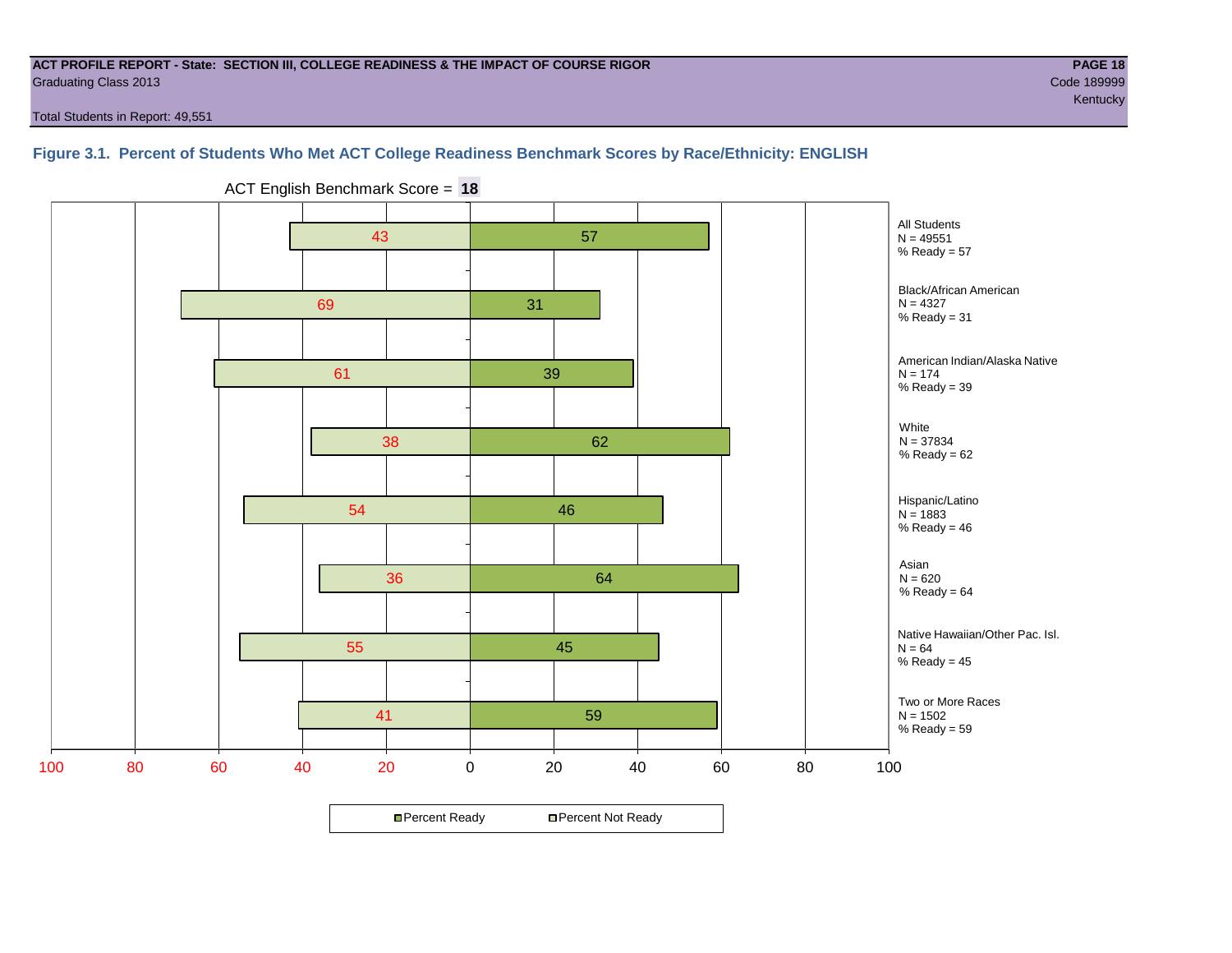#### **ACT PROFILE REPORT - State: SECTION III, COLLEGE READINESS & THE IMPACT OF COURSE RIGOR PAGE 19** Graduating Class 2013 Code 189999

Total Students in Report: 49,551

# **Figure 3.2. Percent of Students Who Met ACT College Readiness Benchmark Scores by Race/Ethnicity: MATHEMATICS**



ACT Mathematics Benchmark Score = **22**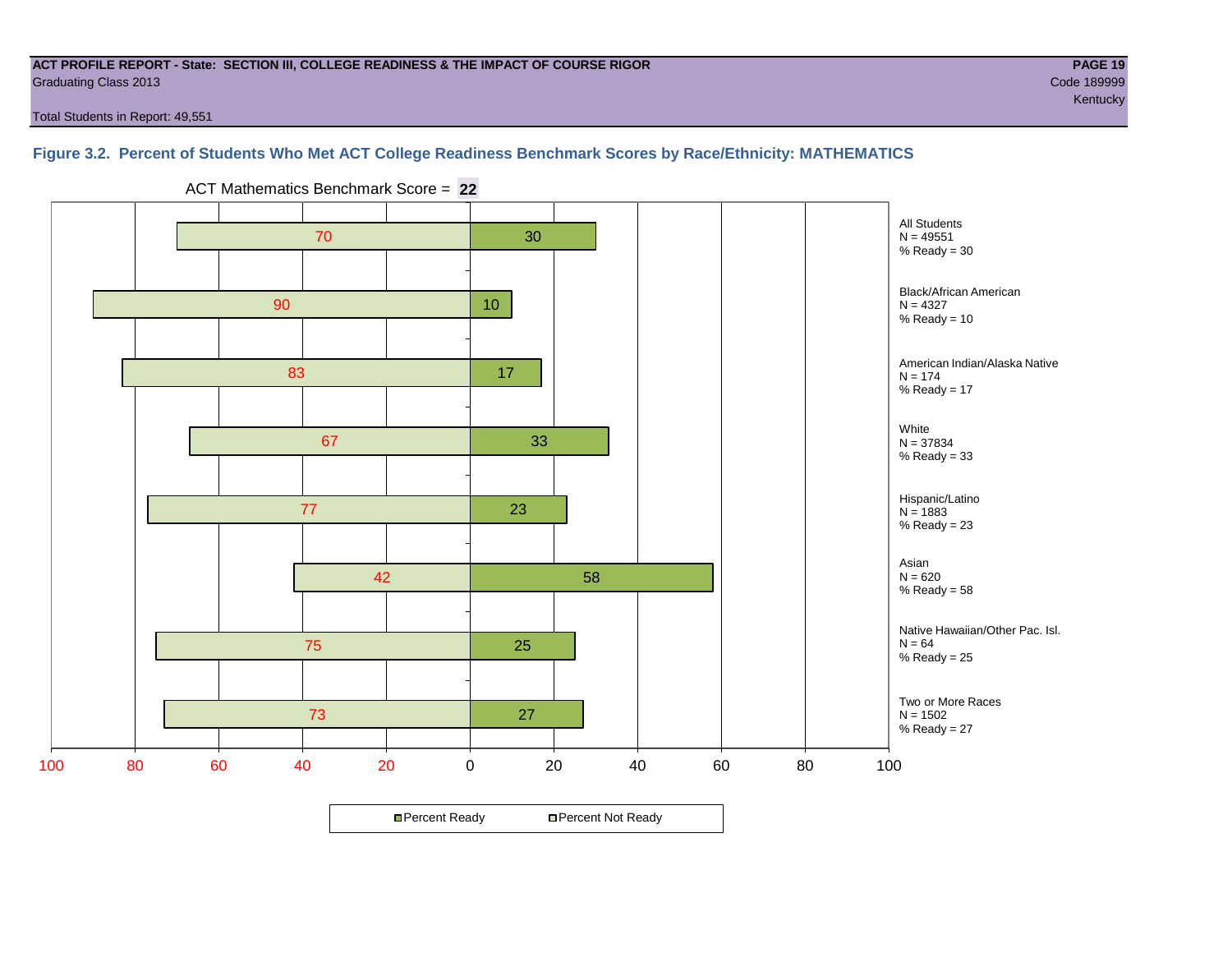#### **ACT PROFILE REPORT - State: SECTION III, COLLEGE READINESS & THE IMPACT OF COURSE RIGOR PAGE 20** Graduating Class 2013 Code 189999

Total Students in Report: 49,551

### **Figure 3.3. Percent of Students Who Met ACT College Readiness Benchmark Scores by Race/Ethnicity: READING**



ACT Reading Benchmark Score = **22**

**□ Percent Ready DPercent Not Ready**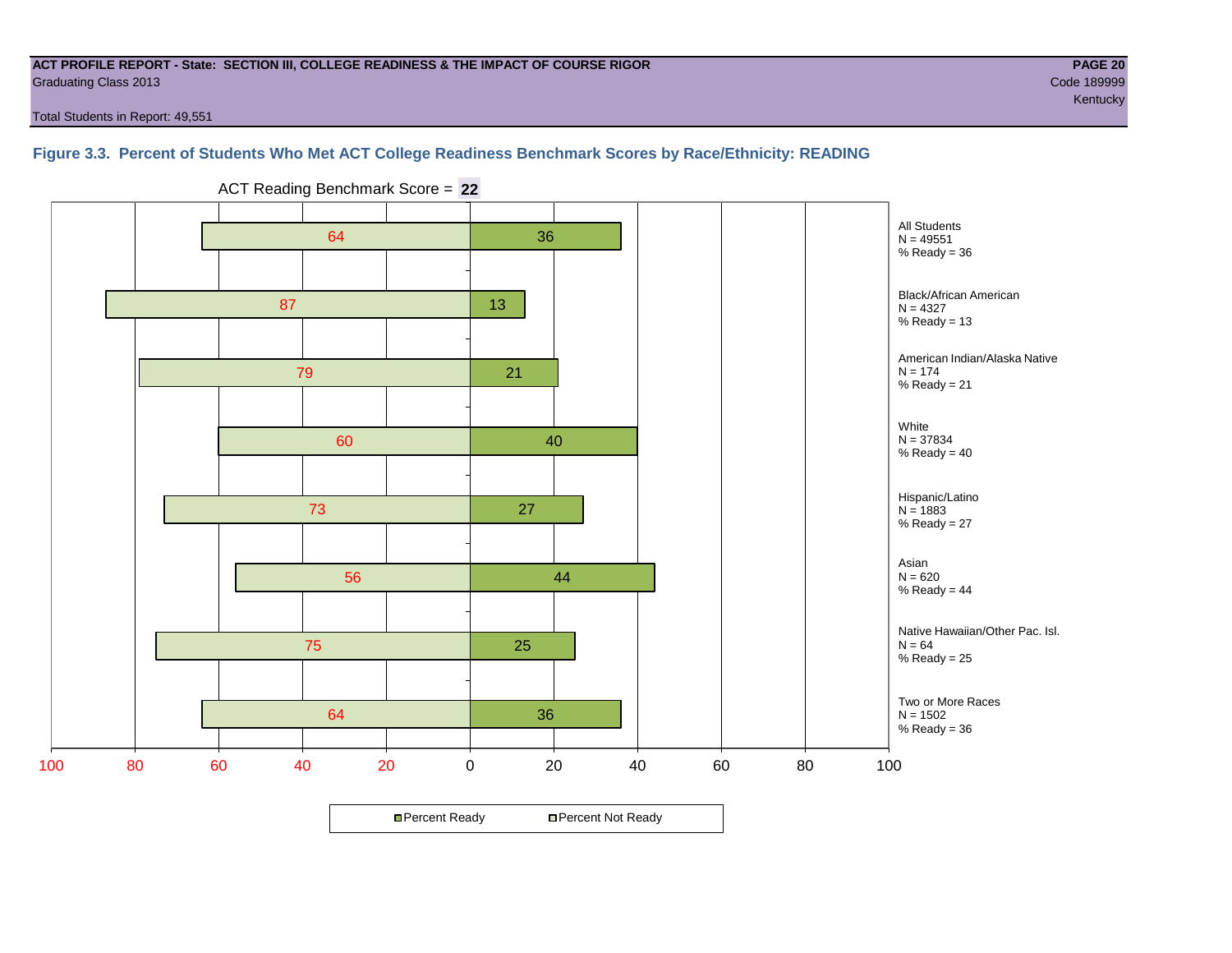#### **ACT PROFILE REPORT - State: SECTION III, COLLEGE READINESS & THE IMPACT OF COURSE RIGOR PAGE 21** Graduating Class 2013 Code 189999

Total Students in Report: 49,551

# **Figure 3.4. Percent of Students Who Met ACT College Readiness Benchmark Scores by Race/Ethnicity: SCIENCE**



ACT Science Benchmark Score = **23**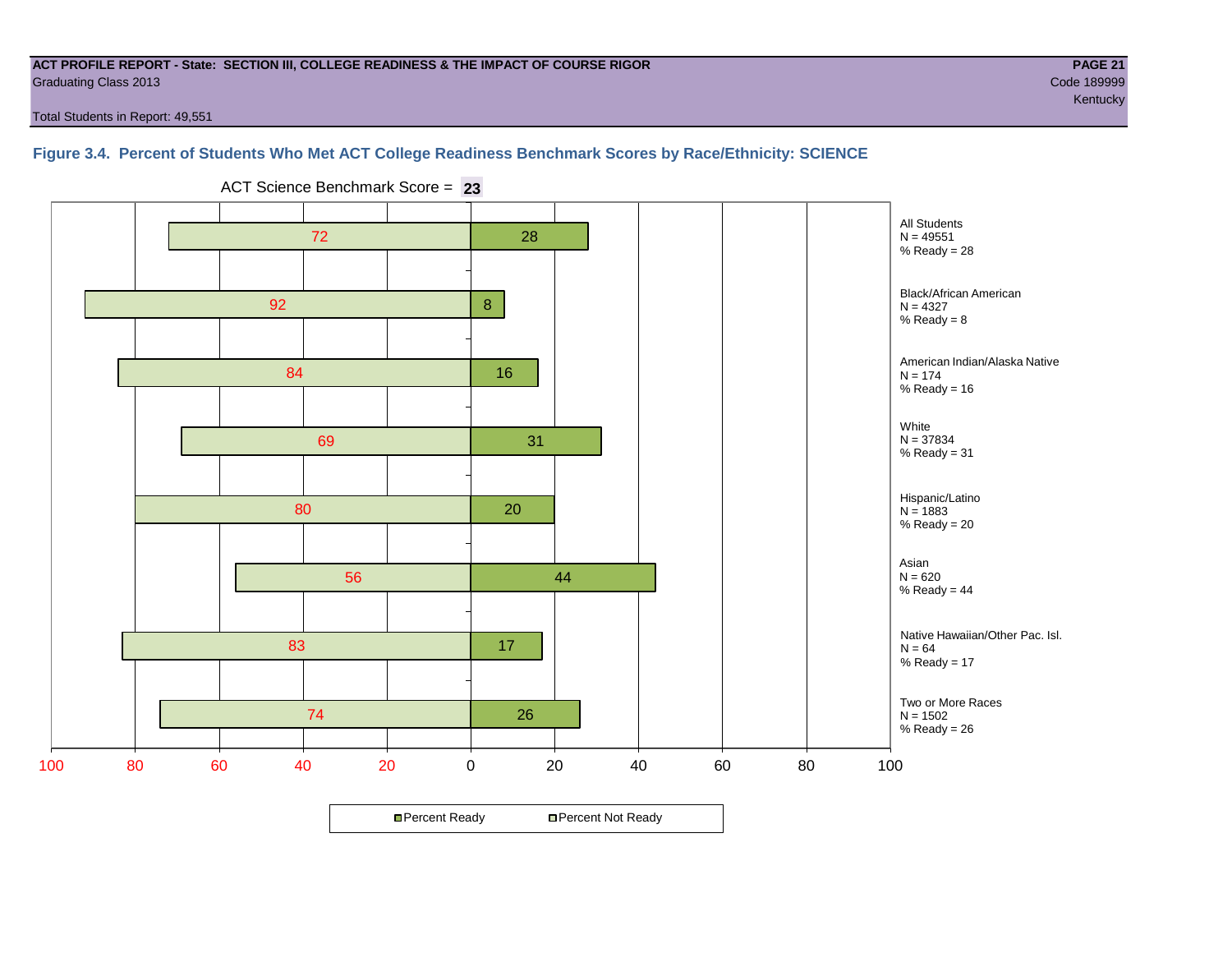#### **ACT PROFILE REPORT - State: SECTION III, COLLEGE READINESS & THE IMPACT OF COURSE RIGOR PAGE 22** Graduating Class 2013 Code 189999

Total Students in Report: 49,551

**Figure 3.5. Percent of Students Who Met ACT College Readiness Benchmark Scores by Race/Ethnicity: ALL FOUR**

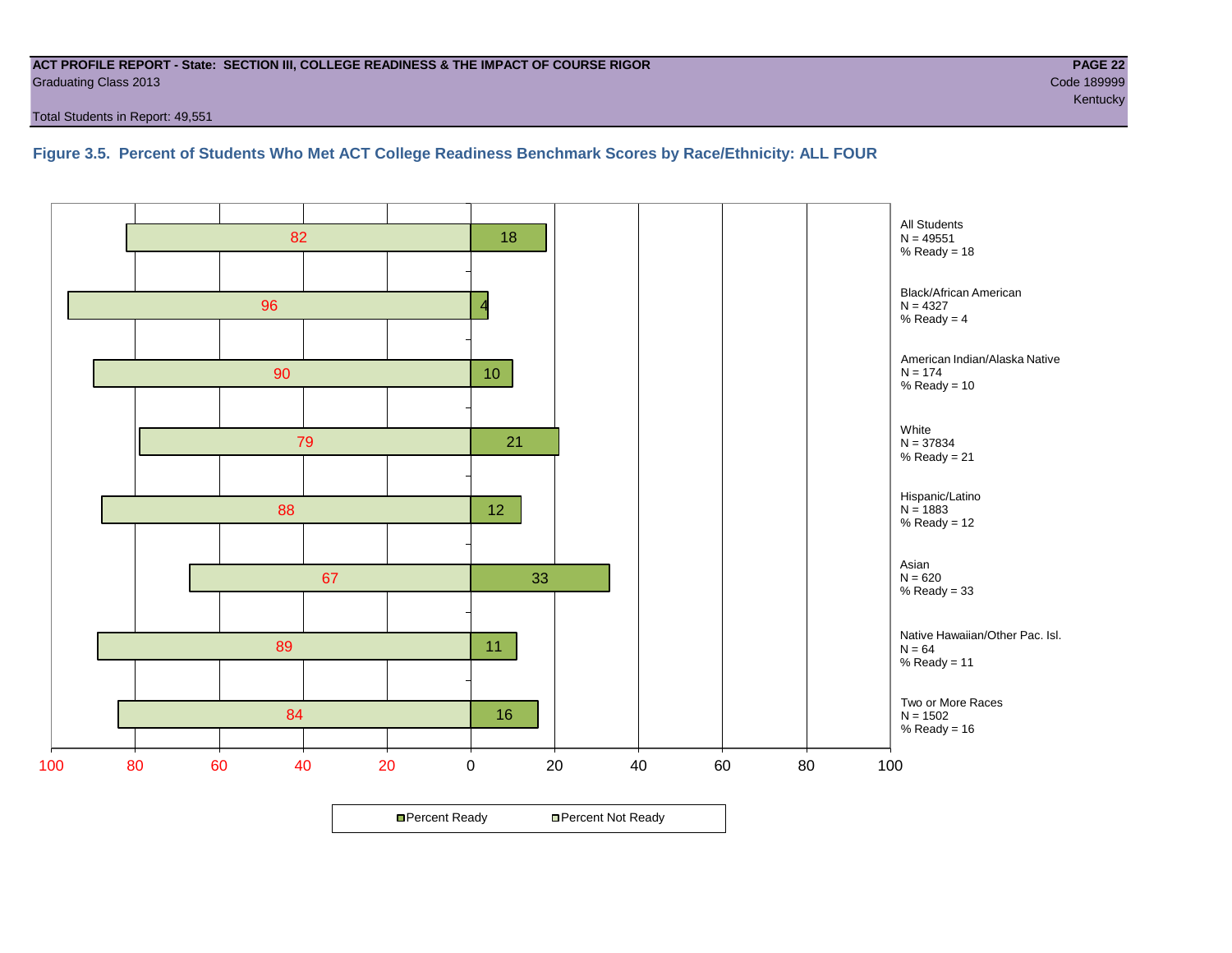#### **ACT PROFILE REPORT - State: SECTION III, COLLEGE READINESS & THE IMPACT OF COURSE RIGOR PAGE 23** Graduating Class 2013 Code 189999

Total Students in Report: 49,551

**Table 3.1. Average ACT Scores and Average ACT Score Changes by Common Course Patterns**

| <b>Course Pattern</b>                            |        |                | <b>All Students</b> |                     | <b>Males</b><br><b>Females</b> |                |            |                          |              |                |             |                        |
|--------------------------------------------------|--------|----------------|---------------------|---------------------|--------------------------------|----------------|------------|--------------------------|--------------|----------------|-------------|------------------------|
|                                                  |        |                | <b>ACT</b>          | <b>Course Value</b> |                                |                | <b>ACT</b> | <b>Course Value</b>      |              |                | <b>ACT</b>  | <b>Course Value</b>    |
| <b>ENGLISH COURSE PATTERN</b>                    | N.     | Percent        | English             | Added <sup>1</sup>  | $\mathsf{N}$                   | Percent        | English    | Added <sup>1</sup>       | $\mathsf{N}$ | Percent        | English     | A d d e d <sup>1</sup> |
| Eng 9, Eng 10, Eng 11, Eng 12, & Other English   | 7,381  | 15             | 21.8                | 7.0                 | 3,181                          | 13             | 21.2       | 6.8                      | 4,198        | 17             | 22.2        | 6.8                    |
| Eng 9, Eng 10, Eng 11, Eng 12                    | 37,105 | 75             | 19.3                | 4.5                 | 18,739                         | 75             | 18.6       | 4.2                      | 18,304       | 75             | 20.0        | 4.6                    |
| Less than 4 years of English                     | 3,536  | $\overline{7}$ | 14.8                |                     | 2,084                          | 8              | 14.4       | $\sim$                   | 1,435        | 6              | 15.4        |                        |
| Zero years / no English courses reported         | 1,529  | 3              | 15.4                |                     | 907                            | $\overline{4}$ | 14.8       |                          | 578          | 2              | 16.4        |                        |
|                                                  |        |                | <b>ACT</b>          | <b>Course Value</b> |                                |                | <b>ACT</b> | <b>Course Value</b>      |              |                | <b>ACT</b>  | <b>Course Value</b>    |
| <b>MATHEMATICS COURSE PATTERN</b>                | N.     | Percent        | Math                | Added <sup>1</sup>  | $\mathsf{N}$                   | Percent        | Math       | Added <sup>1</sup>       | N            | Percent        | <b>Math</b> | A d d e d <sup>1</sup> |
| Alg 1, Alg 2, Geom, Trig, & Calc                 | 1,607  | 3              | 22.0                | 6.2                 | 798                            | 3              | 22.5       | 6.7                      | 807          | 3              | 21.5        | $\overline{5.7}$       |
| Alg 1, Alg 2, Geom, Trig, & Other Adv Math       | 2,610  | 5              | 21.3                | 5.5                 | 1,096                          | $\overline{4}$ | 21.6       | 5.8                      | 1,511        | 6              | 21.0        | 5.2                    |
| Alg 1, Alg 2, Geom, & Trig                       | 2,365  | 5              | 18.1                | 2.3                 | 1,231                          | 5              | 18.2       | 2.4                      | 1,128        | 5              | 17.9        | 2.1                    |
| Alg 1, Alg 2, Geom, & Other Adv Math             | 15,931 | 32             | 18.6                | 2.8                 | 7,295                          | 29             | 18.7       | 2.9                      | 8,624        | 35             | 18.6        | 2.8                    |
| Other comb of 4 or more years of Math            | 12,692 | 26             | 22.4                | 6.6                 | 6,460                          | 26             | 22.9       | 7.1                      | 6,216        | 25             | 21.9        | 6.1                    |
| Alg 1, Alg 2, & Geom                             | 8,369  | 17             | 16.4                | 0.6                 | 4,720                          | 19             | 16.5       | 0.7                      | 3,626        | 15             | 16.3        | 0.5                    |
| Other comb of 3 or 3.5 years of Math             | 2.880  | 6              | 17.9                | 2.1                 | 1,469                          | 6              | 18.1       | 2.3                      | 1,403        | 6              | 17.6        | 1.8                    |
| Less than 3 years of Math                        | 1,497  | 3              | 15.8                |                     | 887                            | $\overline{4}$ | 15.8       | $\overline{\phantom{a}}$ | 601          | $\mathbf{2}$   | 15.8        |                        |
| Zero years / no Math courses reported            | 1,600  | 3              | 16.8                |                     | 955                            | $\overline{4}$ | 16.8       | $\blacksquare$           | 599          | $\overline{2}$ | 16.8        |                        |
|                                                  |        |                | <b>ACT</b>          | <b>Course Value</b> |                                |                | <b>ACT</b> | <b>Course Value</b>      |              |                | <b>ACT</b>  | <b>Course Value</b>    |
| <b>SOCIAL SCIENCE COURSE PATTERN</b>             | N.     | Percent        | Reading             | Added <sup>1</sup>  | N                              | Percent        | Reading    | Added                    | N            | Percent        | Reading     | A d d e d <sup>1</sup> |
| US Hist, World Hist, Am Gov, & Other Hist        | 1,344  | 3              | 20.7                | $2.8\,$             | 703                            | 3              | 20.1       | 2.6                      | 640          | 3              | 21.3        | 2.8                    |
| Other comb of 4 or more years Social Science     | 16,786 | 34             | 21.2                | 3.3                 | 8,021                          | 32             | 20.9       | 3.4                      | 8,741        | 36             | 21.6        | 3.1                    |
| US Hist, World Hist, & Am Gov                    | 6,948  | 14             | 18.6                | 0.7                 | 3,699                          | 15             | 18.2       | 0.7                      | 3,236        | 13             | 19.0        | 0.5                    |
| Other comb of 3 or 3.5 years of Social Science   | 12,986 | 26             | 20.8                | 2.9                 | 6,146                          | 25             | 20.4       | 2.9                      | 6,826        | 28             | 21.1        | 2.6                    |
| Less than 3 years of Social Science              | 9,775  | 20             | 17.9                |                     | 5,317                          | 21             | 17.5       | $\sim$                   | 4,429        | 18             | 18.5        |                        |
| Zero years / no Social Science courses reported  | 1,712  | 3              | 16.9                |                     | 1,025                          | $\overline{4}$ | 16.5       | $\blacksquare$           | 643          | 3              | 17.5        |                        |
|                                                  |        |                | <b>ACT</b>          | <b>Course Value</b> |                                |                | <b>ACT</b> | <b>Course Value</b>      |              |                | <b>ACT</b>  | <b>Course Value</b>    |
| NATURAL SCIENCE COURSE PATTERN                   | N.     | Percent        | Science             | Added <sup>1</sup>  | $\mathsf{N}$                   | Percent        | Science    | Added <sup>1</sup>       | $\mathsf{N}$ | Percent        | Science     | A d d e d <sup>1</sup> |
| Gen Sci <sup>2</sup> , Bio, Chem, & Phys         | 15,758 | 32             | 20.8                | 3.5                 | 8,349                          | 34             | 21.2       | 4.1                      | 7,384        | 30             | 20.3        | 2.8                    |
| Bio, Chem, Phys                                  | 3.103  | 6              | 22.0                | 4.7                 | 1,508                          | 6              | 22.6       | 5.5                      | 1,593        | 6              | 21.4        | 3.9                    |
| Gen Sci <sup>2</sup> , Bio, Chem                 | 21,224 | 43             | 19.6                | 2.3                 | 9,649                          | 39             | 19.4       | 2.3                      | 11,547       | 47             | 19.7        | 2.2                    |
| Other comb of 3 years of Natural Science         | 1,330  | 3              | 18.2                | 0.9                 | 787                            | $\mathbf{3}$   | 18.3       | 1.2                      | 538          | $\mathbf{2}$   | 17.9        | 0.4                    |
| Less than 3 years of Natural Science             | 6,359  | 13             | 17.3                |                     | 3,546                          | 14             | 17.1       |                          | 2,794        | 11             | 17.5        |                        |
| Zero years / no Natural Science courses reported | 1,777  | $\overline{4}$ | 17.0                |                     | 1,072                          | $\overline{4}$ | 16.9       |                          | 659          | 3              | 17.3        |                        |

<sup>1</sup>Course value added is defined as the average ACT score change compared to course sequences in which students took

less than four years of English or less than three years of Mathematics, Social Science or Natural Science.

<sup>2</sup>Includes General, Physical and Earth Sciences.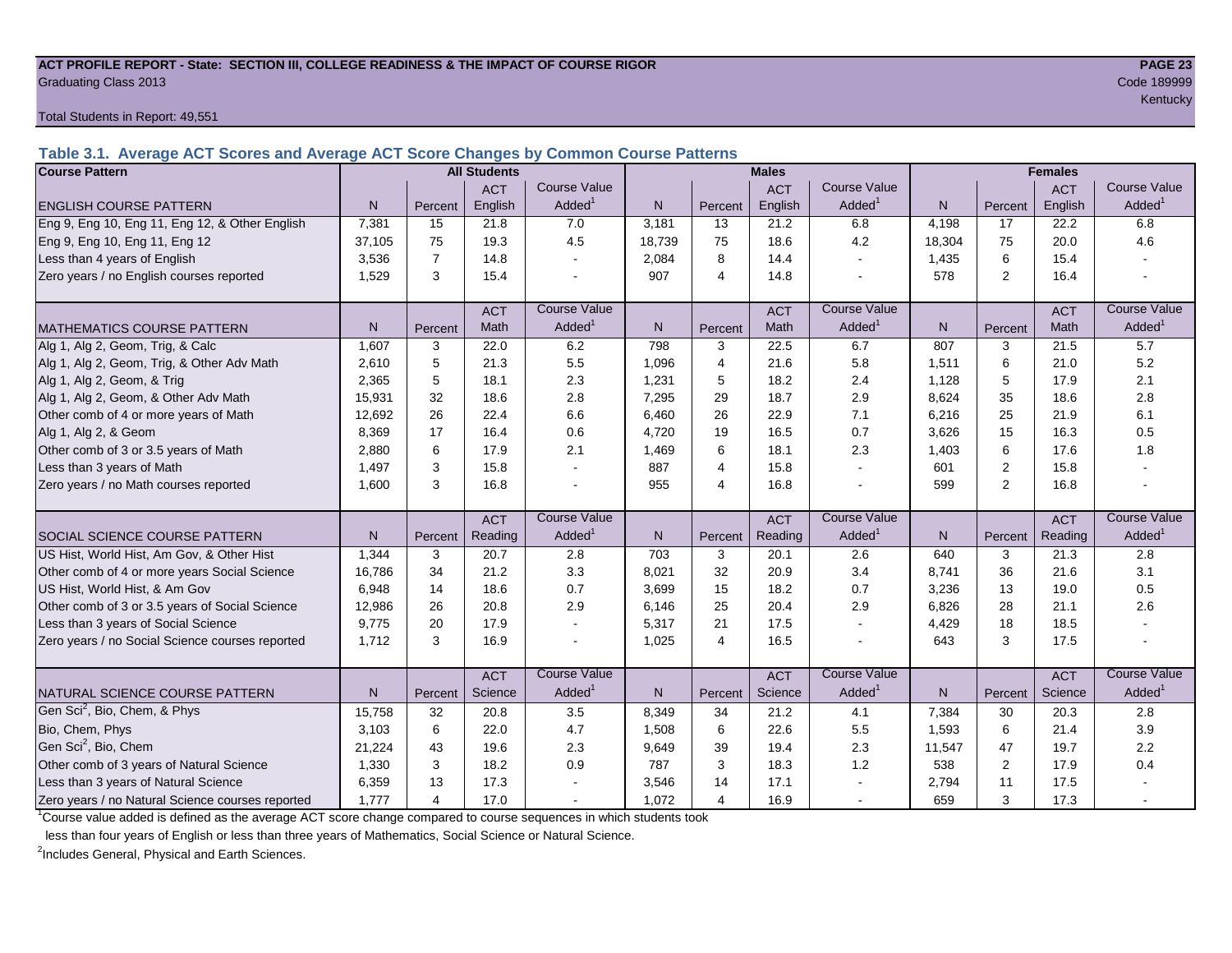#### ACT PROFILE REPORT - State: SECTION III, COLLEGE READINESS & THE IMPACT OF COURSE RIGOR **PAGE 24 Graduating Class 2013** Code 189999

kentucky – kontucky – kontucky – kontucky – kontucky – kontucky – kontucky – kontucky – kontucky – kontucky –

Total Students in Report: 49,551

# **Table 3.2. College Readiness Percents by Common Course Patterns**

| <b>Course Pattern</b>                            |              |                       | <b>State</b> |                  | <b>National</b> |                       |         |                  |  |  |
|--------------------------------------------------|--------------|-----------------------|--------------|------------------|-----------------|-----------------------|---------|------------------|--|--|
|                                                  |              | <b>Percent Taking</b> | Avg ACT      | Percent Who Met  |                 | <b>Percent Taking</b> | Avg ACT | Percent Who Met  |  |  |
| <b>ENGLISH COURSE PATTERN</b>                    | $\mathsf{N}$ | Pattern               | English      | <b>Benchmark</b> | N               | Pattern               | English | <b>Benchmark</b> |  |  |
| Eng 9, Eng 10, Eng 11, Eng 12, & Other English   | 7,381        | 15                    | 21.8         | 74               | 380,375         | 21                    | 21.6    | 73               |  |  |
| Eng 9, Eng 10, Eng 11, Eng 12                    | 37,105       | 75                    | 19.3         | 58               | 1,265,911       | 70                    | 20.3    | 65               |  |  |
| Less than 4 years of English                     | 3,536        | $\overline{7}$        | 14.8         | 27               | 84,048          | 5                     | 15.9    | 36               |  |  |
| Zero years / no English courses reported         | 1,529        | 3                     | 15.4         | 33               | 68,909          | $\overline{4}$        | 16.4    | 38               |  |  |
|                                                  |              |                       |              |                  |                 |                       |         |                  |  |  |
|                                                  |              | <b>Percent Taking</b> | Avg ACT      | Percent Who Met  |                 | <b>Percent Taking</b> | Avg ACT | Percent Who Met  |  |  |
| <b>MATHEMATICS COURSE PATTERN</b>                | N            | Pattern               | <b>Math</b>  | <b>Benchmark</b> | N               | Pattern               | Math    | <b>Benchmark</b> |  |  |
| Alg 1, Alg 2, Geom, Trig, & Calc                 | 1,607        | 3                     | 22.0         | 53               | 113,999         | 6                     | 23.8    | 68               |  |  |
| Alg 1, Alg 2, Geom, Trig, & Other Adv Math       | 2,610        | 5                     | 21.3         | 50               | 155,095         | 9                     | 21.9    | 56               |  |  |
| Alg 1, Alg 2, Geom, & Trig                       | 2,365        | 5                     | 18.1         | 19               | 119,993         | 7                     | 19.4    | 32               |  |  |
| Alg 1, Alg 2, Geom, & Other Adv Math             | 15,931       | 32                    | 18.6         | 24               | 336,291         | 19                    | 19.6    | 32               |  |  |
| Other comb of 4 or more years of Math            | 12,692       | 26                    | 22.4         | 56               | 610,720         | 34                    | 23.6    | 65               |  |  |
| Alg 1, Alg 2, & Geom                             | 8,369        | 17                    | 16.4         | $\overline{7}$   | 223,733         | 12                    | 17.2    | 11               |  |  |
| Other comb of 3 or 3.5 years of Math             | 2,880        | 6                     | 17.9         | 18               | 88,866          | 5                     | 19.7    | 34               |  |  |
| Less than 3 years of Math                        | 1,497        | 3                     | 15.8         | 5                | 77,906          | 4                     | 16.3    | $\overline{7}$   |  |  |
| Zero years / no Math courses reported            | 1,600        | 3                     | 16.8         | 11               | 72,640          | 4                     | 17.9    | 20               |  |  |
|                                                  |              |                       |              |                  |                 |                       |         |                  |  |  |
|                                                  |              | <b>Percent Taking</b> | Avg ACT      | Percent Who Met  |                 | <b>Percent Taking</b> | Avg ACT | Percent Who Met  |  |  |
| SOCIAL SCIENCE COURSE PATTERN                    | N            | Pattern               | Reading      | <b>Benchmark</b> | $\mathsf{N}$    | Pattern               | Reading | <b>Benchmark</b> |  |  |
| US Hist, World Hist, Am Gov, & Other Hist        | 1,344        | 3                     | 20.7         | 41               | 50,989          | 3                     | 22.2    | 51               |  |  |
| Other comb of 4 or more years Social Science     | 16,786       | 34                    | 21.2         | 44               | 908,394         | 50                    | 22.0    | 50               |  |  |
| US Hist, World Hist, & Am Gov                    | 6,948        | 14                    | 18.6         | 27               | 106,021         | 6                     | 19.5    | 34               |  |  |
| Other comb of 3 or 3.5 years of Social Science   | 12,986       | 26                    | 20.8         | 41               | 489,586         | 27                    | 21.0    | 43               |  |  |
| Less than 3 years of Social Science              | 9,775        | 20                    | 17.9         | 24               | 171,617         | 10                    | 19.1    | 32               |  |  |
| Zero years / no Social Science courses reported  | 1,712        | 3                     | 16.9         | 20               | 72,636          | $\overline{4}$        | 17.7    | 25               |  |  |
|                                                  |              |                       |              |                  |                 |                       |         |                  |  |  |
|                                                  |              | <b>Percent Taking</b> | Avg ACT      | Percent Who Met  |                 | <b>Percent Taking</b> | Avg ACT | Percent Who Met  |  |  |
| NATURAL SCIENCE COURSE PATTERN                   | N            | Pattern               | Science      | <b>Benchmark</b> | N               | Pattern               | Science | <b>Benchmark</b> |  |  |
| Gen Sci <sup>1</sup> , Bio, Chem, & Phys         | 15,758       | 32                    | 20.8         | 37               | 767,293         | 43                    | 21.9    | 46               |  |  |
| Bio, Chem, Phys                                  | 3,103        | 6                     | 22.0         | 45               | 183,685         | 10                    | 23.0    | 54               |  |  |
| Gen Sci <sup>1</sup> , Bio, Chem                 | 21,224       | 43                    | 19.6         | 26               | 504,165         | 28                    | 19.9    | 28               |  |  |
| Other comb of 3 years of Natural Science         | 1,330        | 3                     | 18.2         | 17               | 51,822          | 3                     | 19.1    | 25               |  |  |
| Less than 3 years of Natural Science             | 6,359        | 13                    | 17.3         | 13               | 218,267         | 12                    | 18.0    | 17               |  |  |
| Zero years / no Natural Science courses reported | 1,777        | 4                     | 17.0         | 12               | 74,011          | 4                     | 17.8    | 18               |  |  |

<sup>1</sup>Includes General, Physical and Earth Sciences.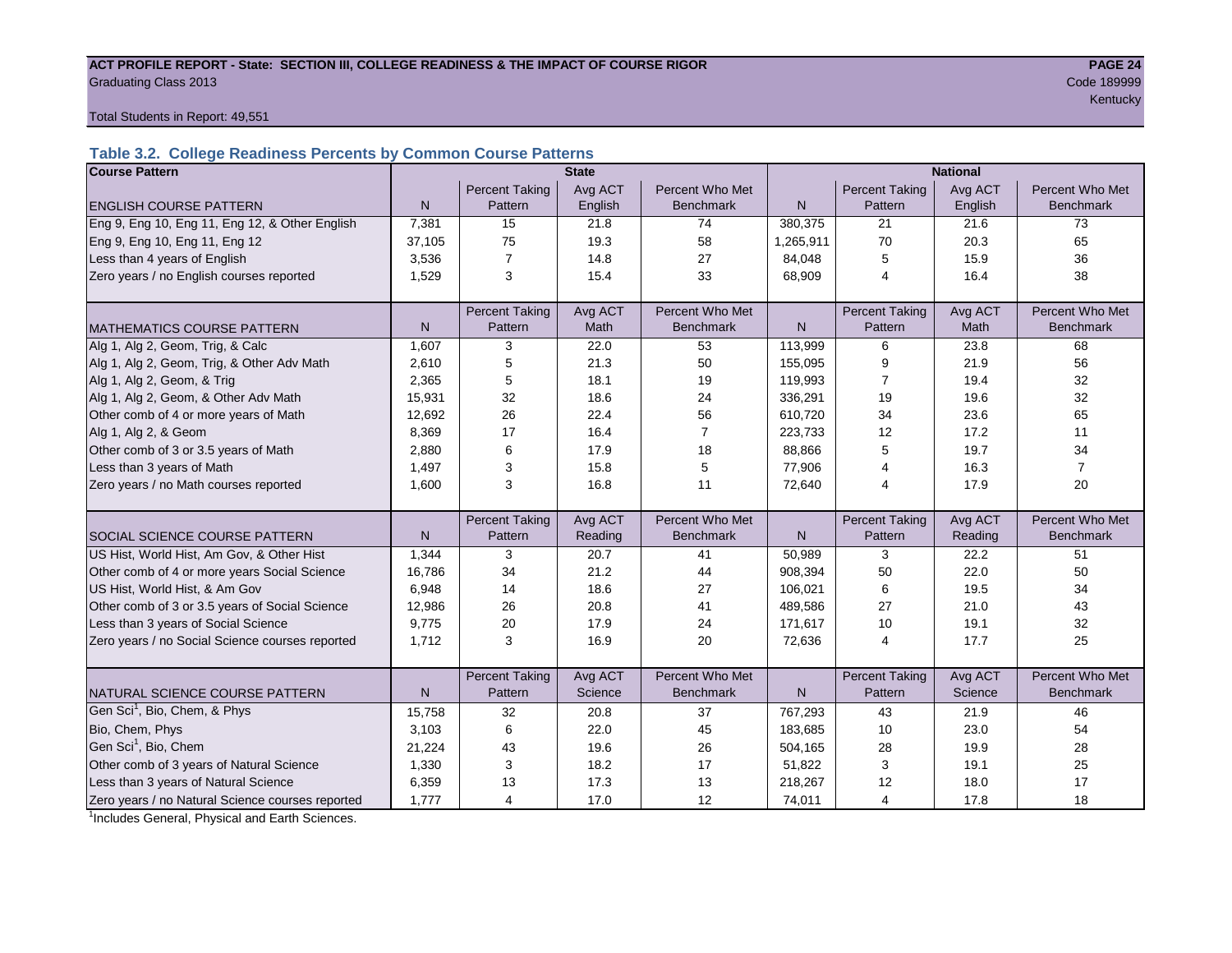Total Students in Report: 49,551

# Section IV Career and Educational Aspirations

Beginning with the Graduating Class of 2013, all students whose scores are college reportable, both standard and extended time tests, are now included. Also beginning with the 2013 Graduating Class data, College Readiness Benchmarks for Reading and Science were updated to reflect the most recent college coursework research.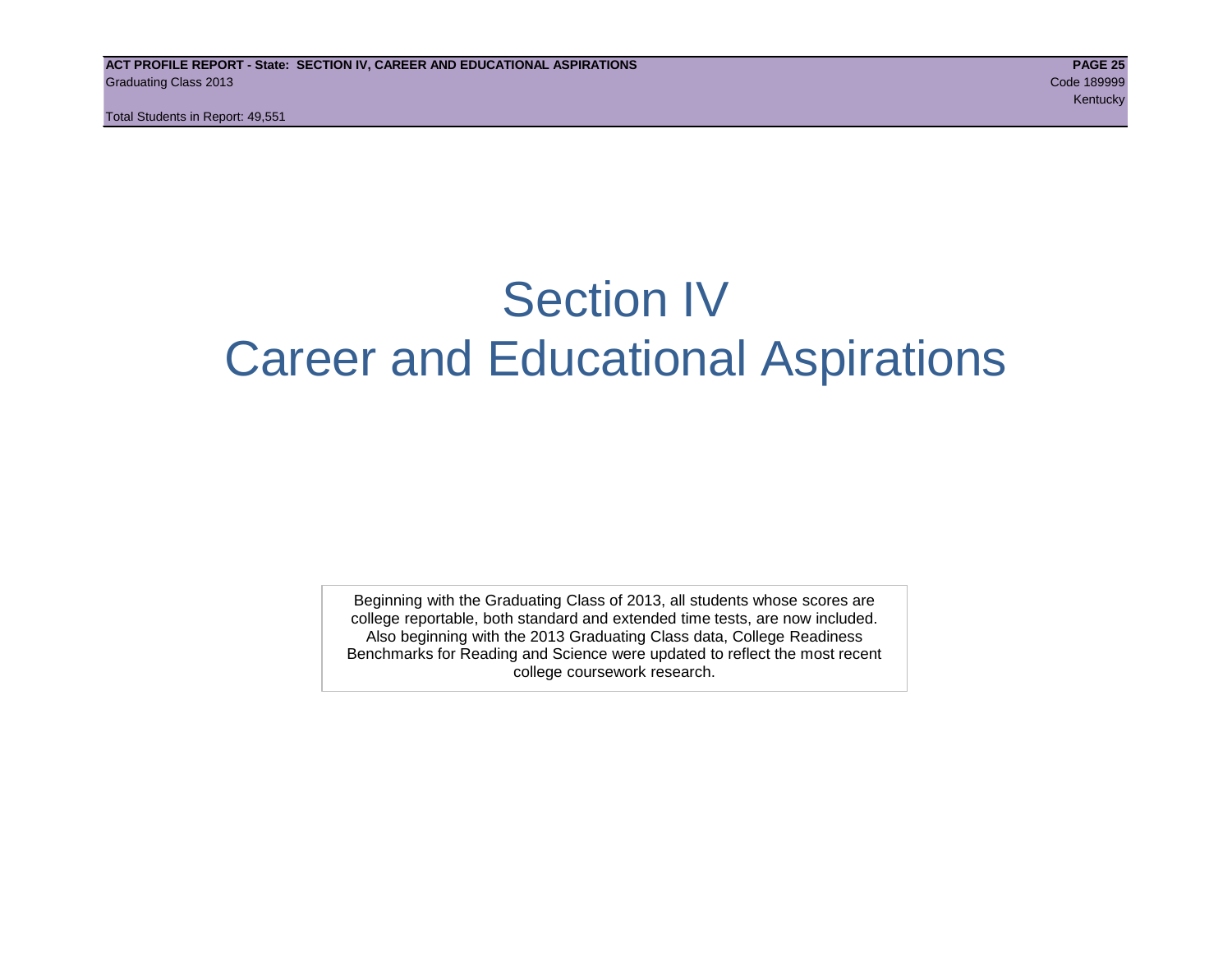#### **ACT PROFILE REPORT - State: SECTION IV, CAREER AND EDUCATIONAL ASPIRATIONS PAGE 26** Graduating Class 2013 Code 189999

# kentucky – Kentucky – Kentucky – Kentucky – Kentucky – Kentucky – Kentucky – Kentucky – Kentucky

#### Total Students in Report: 49,551

**Table 4.1. Distribution of Planned Educational Majors for All Students by College Plans**

|                                              |                | <b>All Students</b>  |                 |       | Plan on 2 Years or Less of College |                 |                | Plan on 4 Years or More of College |                 |
|----------------------------------------------|----------------|----------------------|-----------------|-------|------------------------------------|-----------------|----------------|------------------------------------|-----------------|
| <b>Planned Educational Major</b>             | N <sup>1</sup> | Percent <sup>2</sup> | Avg ACT<br>Comp | N     | Percent <sup>2</sup>               | Avg ACT<br>Comp | N <sub>1</sub> | Percent <sup>2</sup>               | Avg ACT<br>Comp |
| Agriculture & Natural Resources Conservation | 1,232          | 2                    | 18.1            | 307   | 4                                  | 15.5            | 853            | 2                                  | 19.3            |
| Architecture                                 | 423            |                      | 20.4            | 48    |                                    | 16.1            | 354            |                                    | 21.2            |
| Area, Ethnic, & Multidisciplinary Studies    | 62             | $\Omega$             | 19.3            | 13    | $\Omega$                           | 14.4            | 45             | $\Omega$                           | 20.8            |
| Arts: Visual & Performing                    | 3,729          | 8                    | 19.6            | 599   | 9                                  | 16.4            | 2,898          | 8                                  | 20.4            |
| <b>Business</b>                              | 2,825          | 6                    | 20.2            | 329   | 5                                  | 15.9            | 2,395          | 6                                  | 20.9            |
| Communications                               | 848            | $\overline{2}$       | 20.7            | 59    |                                    | 15.2            | 759            | 2                                  | 21.3            |
| Community, Family, & Personal Services       | 2,830          | 6                    | 17.7            | 714   | 10                                 | 16.2            | 1,907          | 5                                  | 18.5            |
| <b>Computer Science &amp; Mathematics</b>    | 1,148          | $\overline{2}$       | 21.6            | 145   | 2                                  | 17.0            | 951            | 3                                  | 22.4            |
| Education                                    | 2,967          | 6                    | 20.0            | 157   | 2                                  | 15.5            | 2,728          |                                    | 20.3            |
| Engineering                                  | 2,822          | 6                    | 22.2            | 404   | 6                                  | 15.8            | 2,300          | 6                                  | 23.5            |
| Engineering Technology & Drafting            | 994            | 2                    | 18.3            | 366   | 5                                  | 15.7            | 571            | $\overline{2}$                     | 20.2            |
| English & Foreign Languages                  | 513            |                      | 22.8            | 36    |                                    | 18.3            | 458            |                                    | 23.2            |
| Health Administration & Assisting            | 1,231          | 2                    | 17.5            | 186   | 3                                  | 15.9            | 1,001          | 3                                  | 17.9            |
| Health Sciences & Technologies               | 11,213         | 23                   | 20.3            | 835   | 12                                 | 16.4            | 10,080         | 27                                 | 20.7            |
| Philosophy, Religion, & Theology             | 238            | 0                    | 21.0            | 15    | $\Omega$                           | 17.9            | 210            |                                    | 21.4            |
| Repair, Production, & Construction           | 1,804          | 4                    | 16.2            | 1,090 | 16                                 | 15.7            | 533            |                                    | 17.4            |
| Sciences: Biological & Physical              | 1,841          | 4                    | 23.0            | 53    |                                    | 17.0            | 1,724          | 5                                  | 23.3            |
| Social Sciences & Law                        | 3,516          |                      | 21.0            | 175   | 3                                  | 16.3            | 3,205          | 9                                  | 21.3            |
| Undecided                                    | 4,938          | 10                   | 20.1            | 720   | 11                                 | 15.7            | 3,644          | 10                                 | 21.4            |
| No Response                                  | 4,074          | 8                    | 15.6            | 461   |                                    | 14.0            | 515            |                                    | 15.9            |

1 2-Year and 4-Year "N" counts do not reflect "Missing" and "Other" college plans, therefore they may not add up to the N count for All Students.

<sup>2</sup> Percent of students tested within College Plan groups (All Students, 2-Year, 4-Year).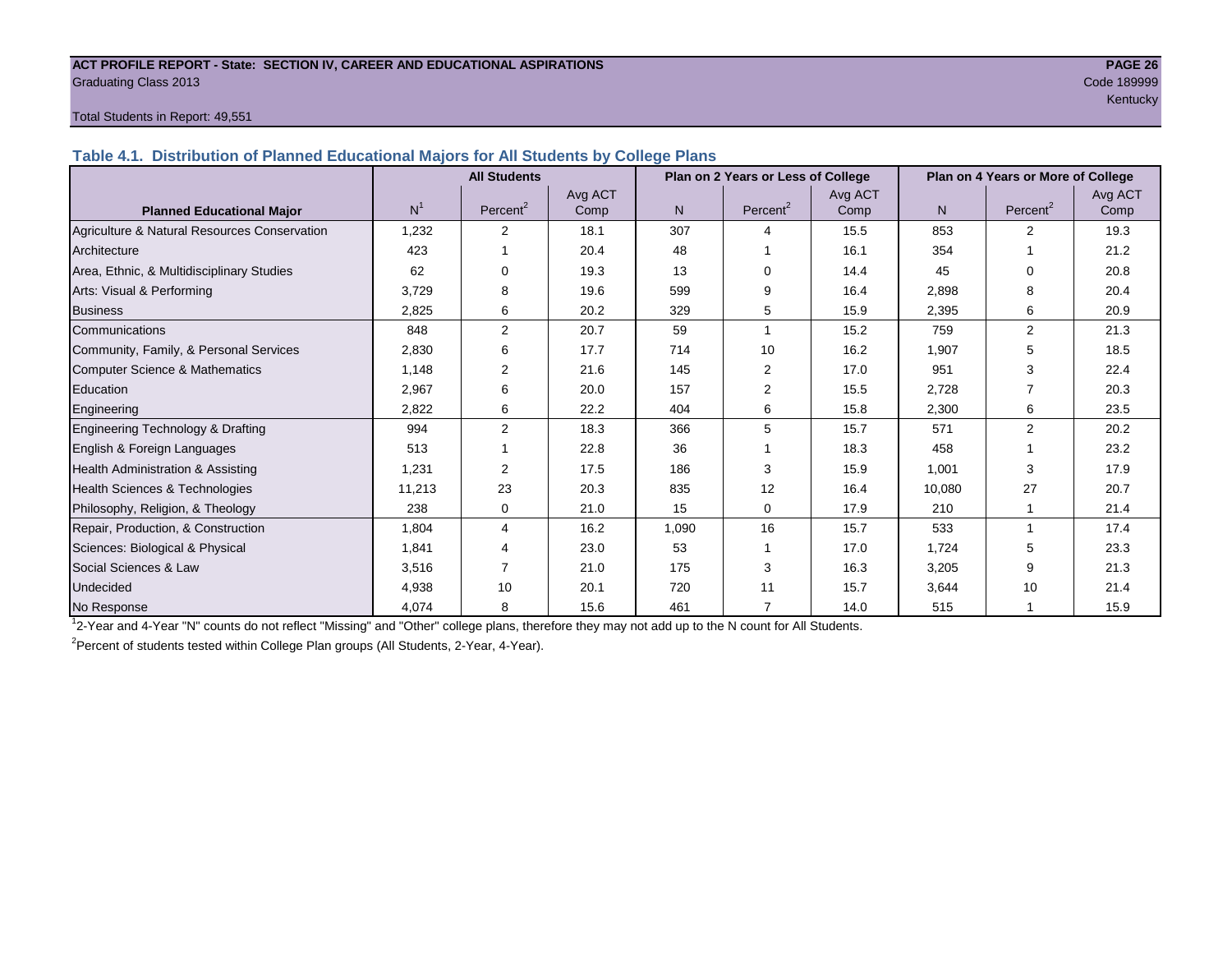#### **ACT PROFILE REPORT - State: SECTION IV, CAREER AND EDUCATIONAL ASPIRATIONS PAGE 27** Graduating Class 2013 Code 189999

#### Total Students in Report: 49,551

# **Table 4.2. Average ACT Composite Scores for Racial/Ethnic Groups by Post-Secondary Educational Aspirations**

| <b>Educational Degree</b> | <b>All Racial/Ethnic Groups</b><br><b>Combined</b> |         | <b>Black/African American</b> |         |    | American Indian/ Alaska Native |        | White   | Hispanic/Latino |         |  |
|---------------------------|----------------------------------------------------|---------|-------------------------------|---------|----|--------------------------------|--------|---------|-----------------|---------|--|
| <b>Aspirations</b>        | N.                                                 | Average | N.                            | Average | N. | Average                        | N      | Average | N.              | Average |  |
| Voc-Tech                  | 2.271                                              | 15.6    | 155                           | 13.7    | 19 | 13.6                           | 1,813  | 15.8    | 53              | 15.6    |  |
| 2-yr College Degree       | 4,553                                              | 15.9    | 385                           | 14.1    | 21 | 15.6                           | 3.493  | 16.2    | 195             | 15.4    |  |
| <b>Bachelors Degree</b>   | 21.634                                             | 19.5    | 2,094                         | 16.3    | 70 | 18.2                           | 16.736 | 20.0    | 835             | 18.3    |  |
| <b>Graduate Study</b>     | 5.554                                              | 22.7    | 350                           | 18.0    | 10 | 17.2                           | 4,503  | 23.3    | 177             | 20.5    |  |
| Prof. Level Degree        | 10.103                                             | 22.6    | 848                           | 18.6    | 24 | 20.4                           | 7.650  | 23.2    | 415             | 20.7    |  |
| Other                     | 1,635                                              | 16.3    | 109                           | 14.8    |    | 13.9                           | 1,245  | 16.4    | 61              | 15.9    |  |
| No Response               | 3,801                                              | 16.6    | 386                           | 14.6    | 23 | 15.3                           | 2,394  | 16.9    | 147             | 15.5    |  |

| <b>Educational Degree</b> | <b>All Racial/Ethnic Groups</b><br><b>Combined</b> |         | Asian |         |              | Native Hawaiian/<br><b>Other Pacific Islander</b> |     | Two or more races | Prefer not to respond/<br><b>No Response</b> |         |  |
|---------------------------|----------------------------------------------------|---------|-------|---------|--------------|---------------------------------------------------|-----|-------------------|----------------------------------------------|---------|--|
| <b>Aspirations</b>        | N.                                                 | Average | N.    | Average | Average<br>N |                                                   | N   | Average           | N                                            | Average |  |
| Voc-Tech                  | 2.271                                              | 15.6    |       | 16.0    |              | 15.0                                              | 36  | 15.9              | 180                                          | 15.4    |  |
| 2-yr College Degree       | 4,553                                              | 15.9    | 29    | 13.9    |              | 16.2                                              | 102 | 16.7              | 323                                          | 15.6    |  |
| <b>Bachelors Degree</b>   | 21,634                                             | 19.5    | 193   | 19.7    | 25           | 17.3                                              | 689 | 19.1              | 992                                          | 18.9    |  |
| <b>Graduate Study</b>     | 5,554                                              | 22.7    | 90    | 24.5    |              | 21.0                                              | 156 | 22.3              | 265                                          | 21.2    |  |
| Prof. Level Degree        | 10,103                                             | 22.6    | 238   | 25.0    | 18           | 21.2                                              | 379 | 21.5              | 53 <sup>′</sup>                              | 22.2    |  |
| Other                     | 1.635                                              | 16.3    | 23    | 16.6    |              | 15.5                                              | 51  | 16.6              | 137                                          | 15.8    |  |
| No Response               | 3,801                                              | 16.6    | 36    | 16.6    |              | 17.7                                              | 89  | 17.0              | 719                                          | 17.2    |  |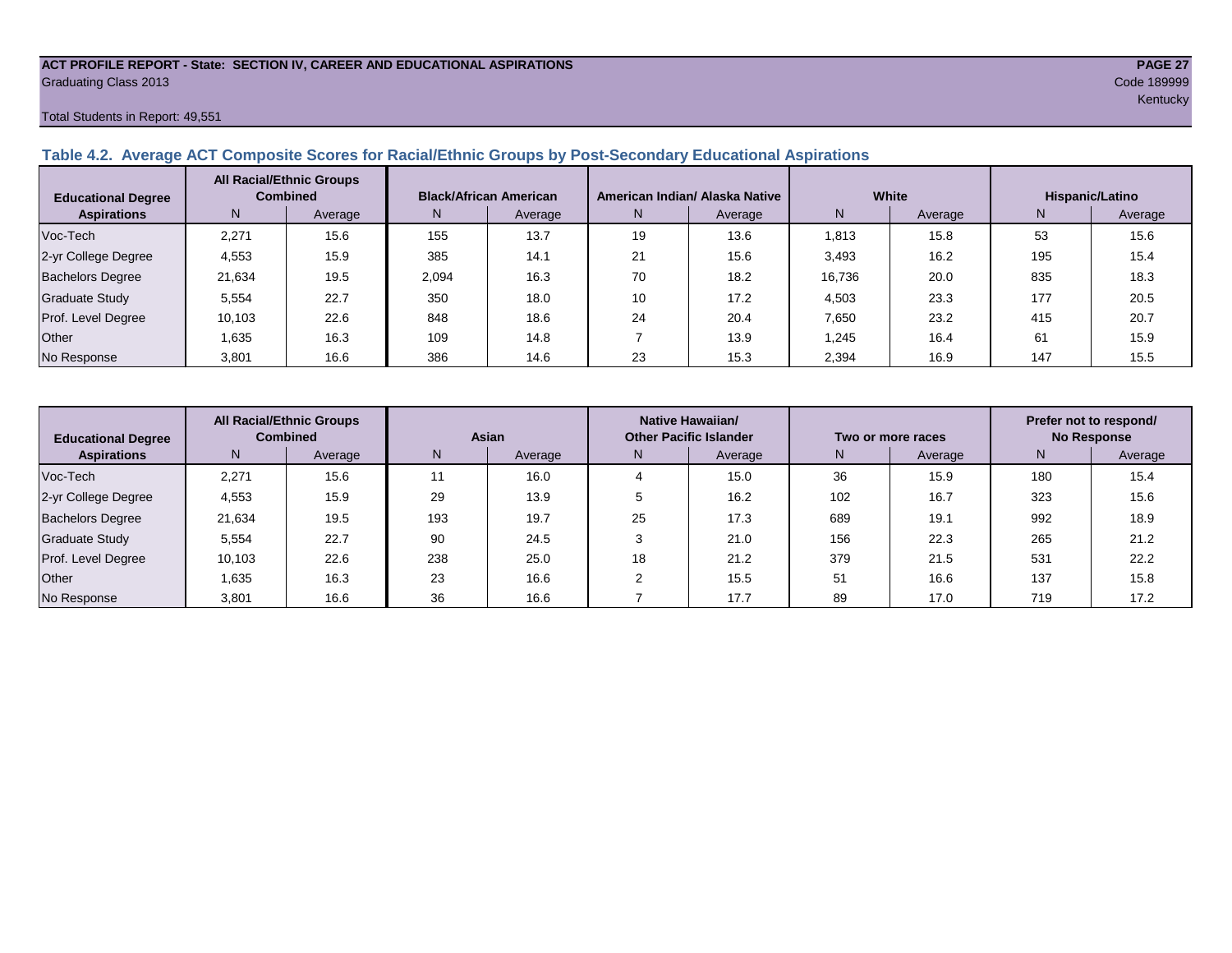#### **ACT PROFILE REPORT - State: SECTION IV, CAREER AND EDUCATIONAL ASPIRATIONS PAGE 28 Graduating Class 2013** Code 189999

#### Total Students in Report: 49,551

# **Table 4.3. Students' Score Report Preferences at Time of Testing**

|                                                   |              | <b>Percent of Students in</b> |                                           |        |                |                 |                 |                 |                         |                |                |
|---------------------------------------------------|--------------|-------------------------------|-------------------------------------------|--------|----------------|-----------------|-----------------|-----------------|-------------------------|----------------|----------------|
|                                                   |              | <b>Number of Students</b>     | <b>College Readiness Standards Ranges</b> |        |                |                 |                 |                 |                         |                |                |
|                                                   |              | 2nd-6th                       |                                           |        |                |                 |                 |                 |                         |                |                |
| Name                                              | <b>State</b> | <b>Total</b>                  | 1st Choice                                | Choice | $01 - 12$      | $13 - 15$       | $16-19$         | $20 - 23$       | 24-27                   | $28 - 32$      | 33-36          |
| UNIVERSITY OF KENTUCKY                            | Kentucky     | 18,089                        | 6,960                                     | 11,129 | $\overline{2}$ | 11              | 24              | 30              | 20                      | 11             | 1              |
| UNIVERSITY OF LOUISVILLE                          | Kentucky     | 11,569                        | 3,607                                     | 7,962  | 3              | 13              | 25              | 28              | 19                      | 11             | $\mathbf 1$    |
| <b>WESTERN KENTUCKY UNIVERSITY</b>                | Kentucky     | 11,094                        | 2,987                                     | 8,107  | 3              | 15              | 29              | 29              | 17                      | 8              |                |
| <b>EASTERN KENTUCKY UNIVERSITY</b>                | Kentucky     | 9,341                         | 2,980                                     | 6,361  | 3              | 16              | 32              | 30              | 14                      | 5              | 0              |
| MOREHEAD STATE UNIVERSITY                         | Kentucky     | 5,086                         | 1,578                                     | 3,508  | 3              | 15              | 32              | 30              | 16                      | 5              | 0              |
| <b>MURRAY STATE UNIVERSITY</b>                    | Kentucky     | 4,810                         | 1,461                                     | 3,349  | $\overline{2}$ | 12              | 29              | 32              | 17                      | $\overline{7}$ | $\Omega$       |
| NORTHERN KENTUCKY UNIVERSITY                      | Kentucky     | 3,815                         | 1,308                                     | 2,507  | $\overline{2}$ | 11              | 28              | 32              | 19                      | $\overline{7}$ | $\Omega$       |
| STATE-COLLEGE/NO REPORTS NOW                      | lowa         | 3,428                         | 3,427                                     | 1      | 12             | 32              | 30              | 17              | 6                       | $\overline{2}$ |                |
| <b>BELLARMINE UNIVERSITY</b>                      | Kentucky     | 2,682                         | 696                                       | 1,986  | $\overline{2}$ | 8               | 19              | 31              | 26                      | 14             |                |
| BLUEGRASS COMMUNITY & TECHNICAL COLLEGE           | Kentucky     | 1,971                         | 764                                       | 1,207  | $\overline{7}$ | 28              | 34              | 22              | 8                       | $\overline{2}$ | $\mathbf 0$    |
| CAMPBELLSVILLE UNIVERSITY                         | Kentucky     | 1,830                         | 483                                       | 1,347  | 3              | $\overline{16}$ | 33              | $\overline{28}$ | 14                      | 5              | $\overline{0}$ |
| <b>GEORGETOWN COLLEGE</b>                         | Kentucky     | 1,625                         | 291                                       | 1,334  | 4              | 18              | 25              | 26              | 18                      | 9              | $\Omega$       |
| <b>KENTUCKY STATE UNIVERSITY</b>                  | Kentucky     | 1,624                         | 386                                       | 1,238  | 10             | 32              | 34              | 18              | 5                       |                | $\Omega$       |
| <b>BEREA COLLEGE</b>                              | Kentucky     | 1,459                         | 438                                       | 1,021  | 4              | 17              | 29              | 30              | 15                      | 5              | $\Omega$       |
| UNIVERSITY OF CINCINNATI                          | Ohio         | 1,450                         | 359                                       | 1,091  | 1              | $\overline{7}$  | 18              | 30              | 25                      | 17             | $\overline{2}$ |
| <b>LINDSEY WILSON COLLEGE</b>                     | Kentucky     | 1,436                         | 295                                       | 1,141  | $\overline{4}$ | 19              | 35              | 28              | 11                      | 3              | $\Omega$       |
| STATE-NO COLLEGE PLANS                            | lowa         | 1,369                         | 1,368                                     |        | 27             | 41              | 23              | $6\phantom{1}6$ | $\overline{2}$          | $\Omega$       | $\Omega$       |
| SOMERSET COMMUNITY COLLEGE                        | Kentucky     | 1,339                         | 573                                       | 766    | $\overline{7}$ | 30              | 36              | 19              | 6                       |                | 0              |
| UNIVERSITY OF PIKEVILLE                           | Kentucky     | 1,309                         | 304                                       | 1,005  | 5              | 22              | 34              | 27              | 10                      | 3              | $\Omega$       |
| <b>TRANSYLVANIA UNIVERSITY</b>                    | Kentucky     | 1,221                         | 171                                       | 1,050  | 1              | 6               | 12              | 25              | 29                      | 23             | 3              |
| MAYSVILLE COMM & TECH COLL-MOREHEAD               | Kentucky     | 1,172                         | 265                                       | 907    | $\overline{7}$ | 27              | 34              | 23              | 8                       | 1              | $\mathbf 0$    |
| <b>WEST KENTUCKY COMM &amp; TECHNICAL COLLEGE</b> | Kentucky     | 1,137                         | 414                                       | 723    | 5              | 21              | 36              | 26              | 9                       | $\overline{2}$ | $\Omega$       |
| ELIZABETHTOWN COMM AND TECH COLLEGE               | Kentucky     | 1,127                         | 501                                       | 626    | 6              | 22              | 39              | 24              | $\overline{7}$          | $\overline{2}$ | 0              |
| <b>NCAA ELIGIBILITY CENTER</b>                    | Indiana      | 1,035                         | 388                                       | 647    | $\overline{2}$ | 10              | 27              | 34              | 18                      | 8              | 1              |
| ITT TECHNICAL INSTITUTE-LEXINGTON                 | Kentucky     | 1,002                         | 280                                       | 722    | 12             | 36              | 32              | 14              | 5                       |                | $\Omega$       |
| UNIVERSITY OF THE CUMBERLANDS                     | Kentucky     | 988                           | 202                                       | 786    | $\overline{2}$ | 11              | 29              | 34              | 16                      | $\overline{7}$ | $\Omega$       |
| <b>SULLIVAN UNIVERSITY</b>                        | Kentucky     | 972                           | 280                                       | 692    | 5              | 28              | 37              | 22              | $\overline{7}$          | $\overline{2}$ | $\Omega$       |
| <b>CENTRE COLLEGE</b>                             | Kentucky     | 883                           | 190                                       | 693    |                | 3               | 5               | 20              | 29                      | 36             | 6              |
| ALICE LLOYD COLLEGE                               | Kentucky     | 839                           | 286                                       | 553    | $\overline{7}$ | 23              | 35              | 23              | 10                      |                | $\Omega$       |
| BOWLING GREEN TECHNICAL COLLEGE                   | Kentucky     | 837                           | 344                                       | 493    | 10             | 34              | 31              | 21              | $\overline{\mathbf{4}}$ | $\Omega$       | $\mathbf{0}$   |
| All Other Institutions                            |              | 43,356                        | 10,882                                    | 32,474 | 5              | 19              | 27              | 23              | 14                      | 10             | $\overline{2}$ |
| Total                                             |              | 139,895                       | 44,468                                    | 95,427 | $\overline{4}$ | $\overline{17}$ | $\overline{28}$ | $\overline{26}$ | $\overline{15}$         | 8              | $\overline{1}$ |

kentucky – kentucky – kentucky – kentucky – kentucky – kentucky – kentucky – kentucky – kentucky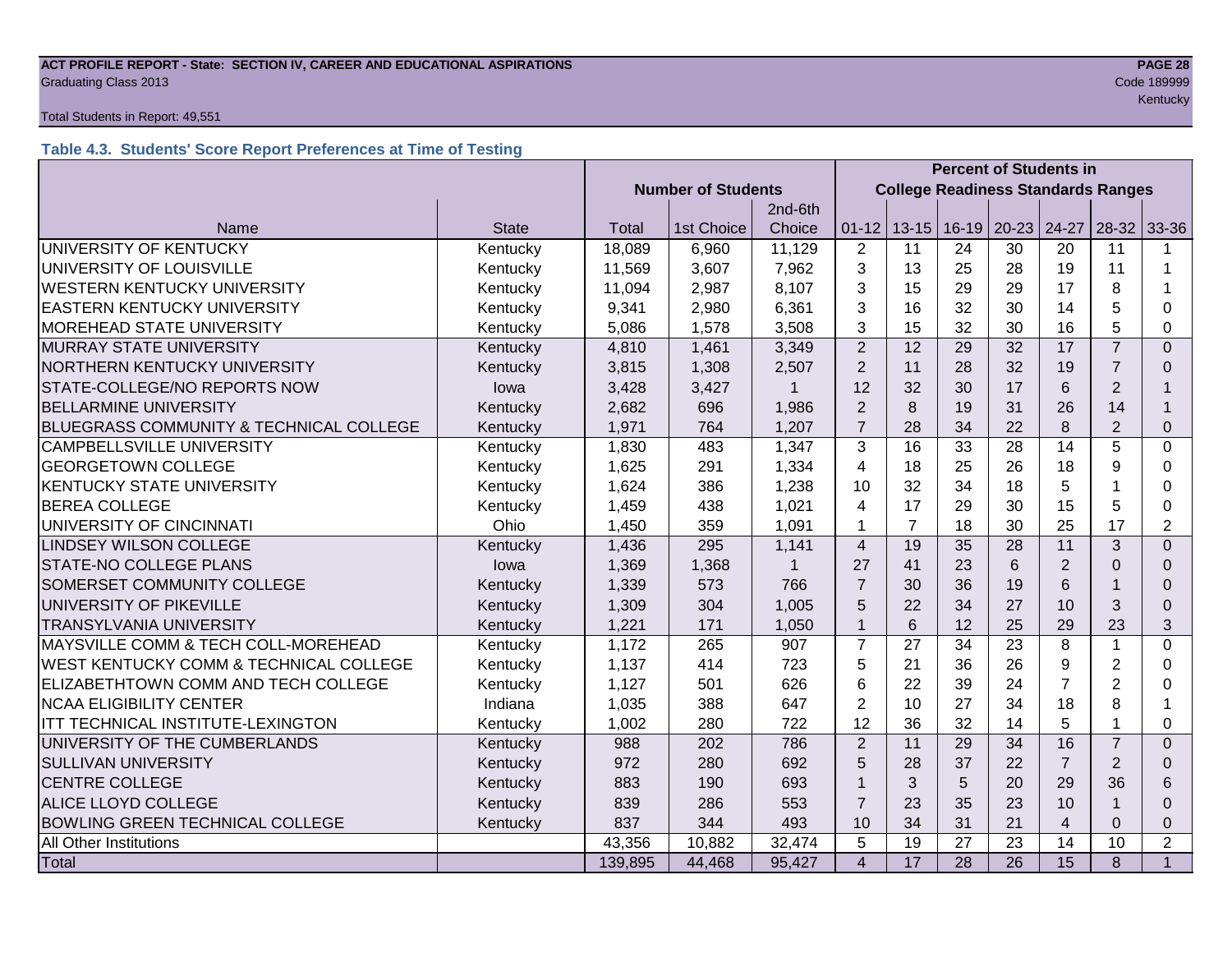# Section V Optional Writing Test Results

Beginning with the Graduating Class of 2013, all students whose scores are college reportable, both standard and extended time tests, are now included. Also beginning with the 2013 Graduating Class data, College Readiness Benchmarks for Reading and Science were updated to reflect the most recent college coursework research.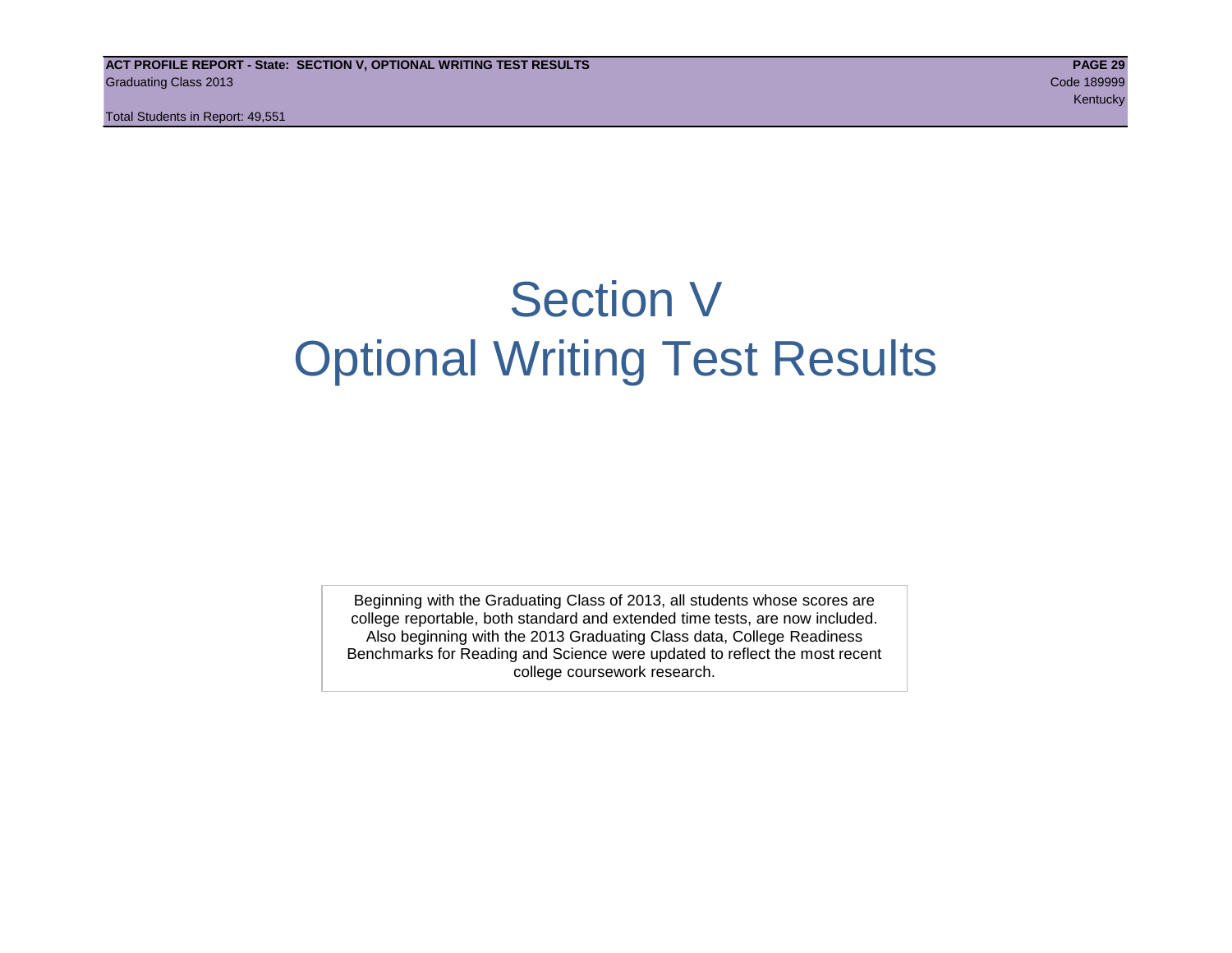#### **ACT PROFILE REPORT - State: SECTION V, OPTIONAL WRITING TEST RESULTS PAGE 30** Graduating Class 2013 Code 189999

#### Total Students in Report: 49,551

kentucky – kontucky – kontucky – kontucky – kontucky – kontucky – kontucky – kontucky – kontucky – kontucky –

| Table 5.1. Average ACT English and Writing Scores by Race/Ethnicity and Gender for students who took ACT Writing |              |          |                           |                 |              |                 |                                 |                 |  |  |  |
|------------------------------------------------------------------------------------------------------------------|--------------|----------|---------------------------|-----------------|--------------|-----------------|---------------------------------|-----------------|--|--|--|
|                                                                                                                  |              |          | <b>Average ACT Scores</b> |                 |              |                 |                                 |                 |  |  |  |
|                                                                                                                  |              | N        |                           | <b>English</b>  |              | <b>Essay</b>    | <b>English/Writing Combined</b> |                 |  |  |  |
|                                                                                                                  | <b>State</b> | National | <b>State</b>              | <b>National</b> | <b>State</b> | <b>National</b> | <b>State</b>                    | <b>National</b> |  |  |  |
| <b>All Students</b>                                                                                              | 3,737        | 942,769  | 25.7                      | 21.3            | 7.4          | 7.0             | 24.1                            | 20.5            |  |  |  |
| Black/African American                                                                                           | 267          | 114.751  | 19.8                      | 16.3            | 6.8          | 6.1             | 19.2                            | 16.0            |  |  |  |
| <b>IAmerican Indian/Alaska Native</b>                                                                            |              | 6.031    | 23.8                      | 16.8            | 7.6          | 6.1             | 22.7                            | 16.4            |  |  |  |
| White                                                                                                            | 2,839        | 518,407  | 26.4                      | 22.9            | 7.4          | 7.2             | 24.6                            | 21.9            |  |  |  |
| Hispanic/Latino                                                                                                  | 162          | 151,504  | 22.9                      | 18.6            | 7.3          | 6.8             | 22.0                            | 18.3            |  |  |  |
| Asian                                                                                                            | 151          | 54.580   | 27.0                      | 23.5            | 7.8          | 7.6             | 25.5                            | 22.7            |  |  |  |
| <b>INative Hawaiian/Other Pac. Isl.</b>                                                                          |              | 2,812    | 19.8                      | 19.5            | 6.7          | 6.9             | 19.3                            | 19.2            |  |  |  |
| Two or more races                                                                                                | 134          | 35,355   | 24.5                      | 21.5            | 6.9          | 7.0             | 22.8                            | 20.6            |  |  |  |
| Prefer not/No Response                                                                                           | 166          | 59.329   | 26.1                      | 21.8            | 7.4          | 7.1             | 24.4                            | 20.9            |  |  |  |
| Males                                                                                                            | 1,646        | 423,104  | 25.7                      | 21.0            | 7.1          | 6.7             | 23.9                            | 20.1            |  |  |  |
| Females                                                                                                          | 2,091        | 513,945  | 25.7                      | 21.6            | 7.5          | 7.2             | 24.3                            | 20.9            |  |  |  |
| <b>Missing</b>                                                                                                   |              | 5,720    |                           | 16.6            |              | 6.3             |                                 | 16.5            |  |  |  |